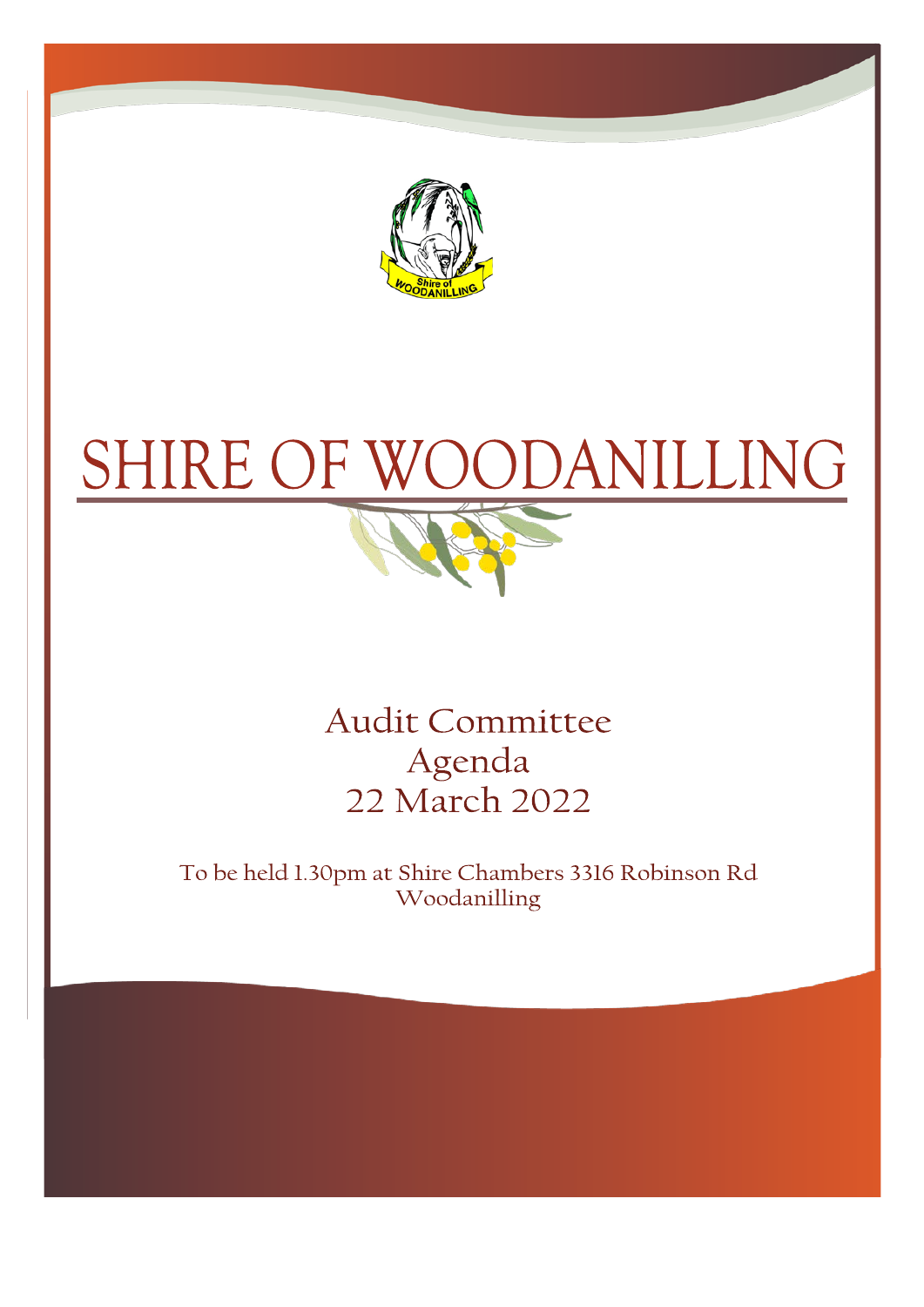# **CONTENTS**

| $\mathbf 1$ . | DECLARATION OF OPENING / ANNOUNCEMENT OF VISITORS<br>DISCLOSURE OF INTEREST AFFECTING IMPARTIALITY<br>1.1. | 2              |
|---------------|------------------------------------------------------------------------------------------------------------|----------------|
| 2.            | RECORD OF ATTENDANCE / APOLOGIES / LEAVE OF ABSENCE (PREVIOUSLY APPROVED)                                  | $\overline{2}$ |
| 3.            | <b>CONFIRMATION OF MINUTES</b>                                                                             | $\overline{2}$ |
| $4_{\cdot}$   | <b>OFFICER'S REPORTS</b><br><b>COMPLIANCE AUDIT RETURN</b><br>4.1                                          | 3<br>3         |
|               | Officers recommendation                                                                                    | 6              |
| 5.            | <b>CLOSURE OF MEETING</b>                                                                                  | 19             |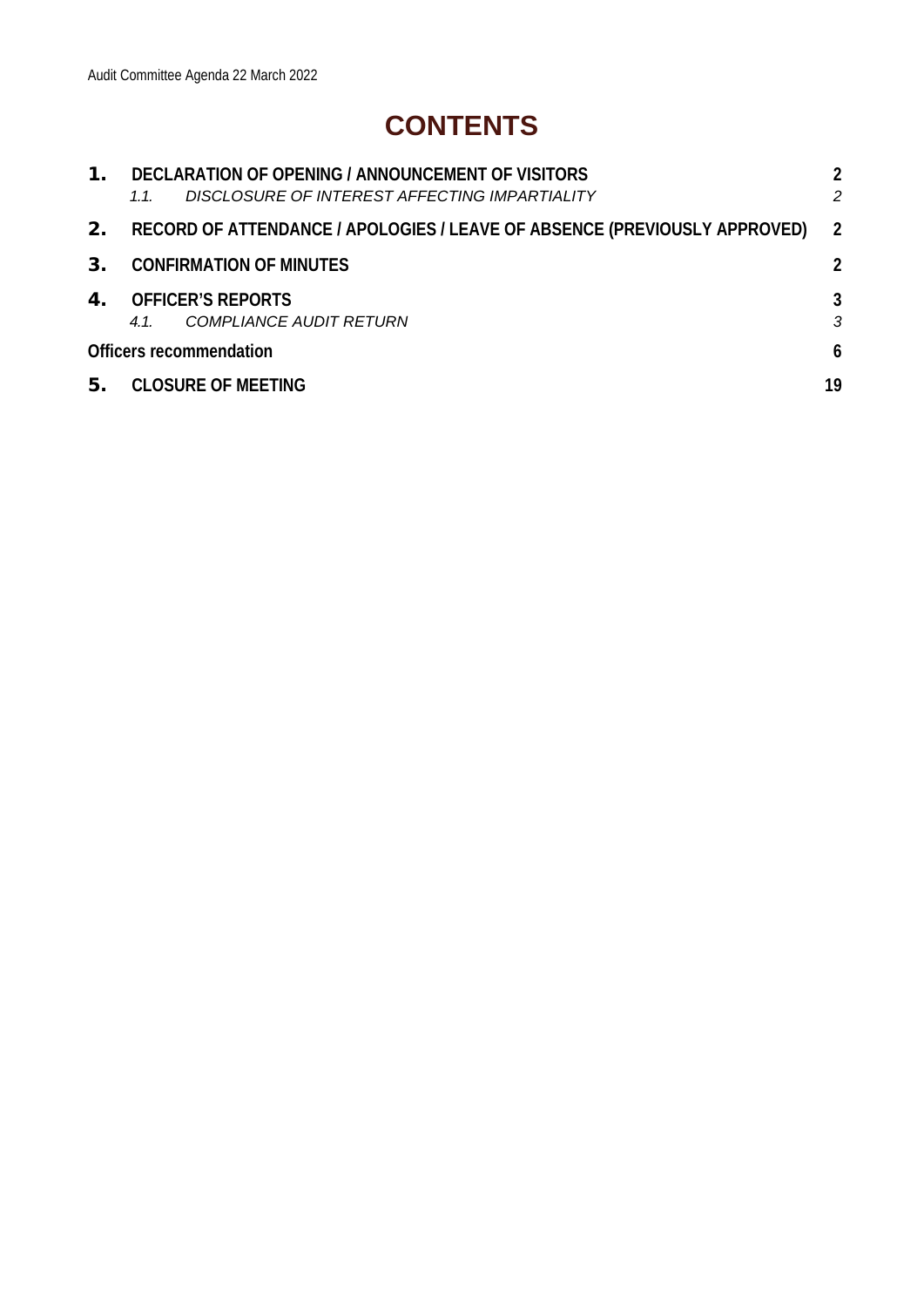# **AUDIT COMMITTEE**

# <span id="page-2-3"></span><span id="page-2-1"></span><span id="page-2-0"></span>1. **DECLARATION OF OPENING / ANNOUNCEMENT OF VISITORS**

#### **1.1. DISCLOSURE OF INTEREST AFFECTING IMPARTIALITY**

Division 6 Subdivision 1 of the *Local Government Act 1995* (the Act) requires Council Members and Employees to declare any direct or indirect financial interest or general interest in any matter listed in this Agenda.

The Act also requires the nature of the interest to be disclosed in writing before the meeting or immediately before the matter be discussed.

NB: A Council member who makes a disclosure must not preside or participate in, or be present during, any discussion or decision making procedure relating to the declared matter unless the procedures set out in Sections 5.68 or 5.69 of the Act have been complied with.

#### **DISCLOSURE OF INTEREST AFFECTING IMPARTIALITY**

Disclosures of Interest Affecting Impartiality are required to be declared and recorded in the minutes of a meeting. Councillors who declare such an interest are still permitted to remain in the meeting and to participate in the discussion and voting on the particular matter. This does not lessen the obligation of declaring financial interests etc. covered under the Local Government Act.

To help with complying with the requirements of declaring Interests Affecting Impartiality the following statement is recommended to be announced by the person declaring such an interest and to be produced in the minutes.

"I (give circumstances of the interest being declared, eg: have a long standing personal friendship with the proponent). As a consequence there may be a perception that my impartiality on this matter may be affected. I declare that I will consider this matter on its merits and vote accordingly".

### <span id="page-2-2"></span>2. **RECORD OF ATTENDANCE / APOLOGIES / LEAVE OF ABSENCE (PREVIOUSLY APPROVED)**

| Present:          |                        |                |                                |
|-------------------|------------------------|----------------|--------------------------------|
| Cr SJ Jefferies   | Shire President        | Cr T Brown     |                                |
| Cr HR Thomson     | Deputy Shire President | Cr B Smith     |                                |
| Cr D Douglas      |                        | Kellie Bartley | <b>Chief Executive Officer</b> |
| Cr P Morrell      |                        | Sue Dowson     | Deputy CEO                     |
| <b>Apologies:</b> |                        |                |                                |
| Nil               |                        |                |                                |

## 3. **CONFIRMATION OF MINUTES**

That the Minutes of the Audit Committee Meeting held on 25 May 2021, be confirmed.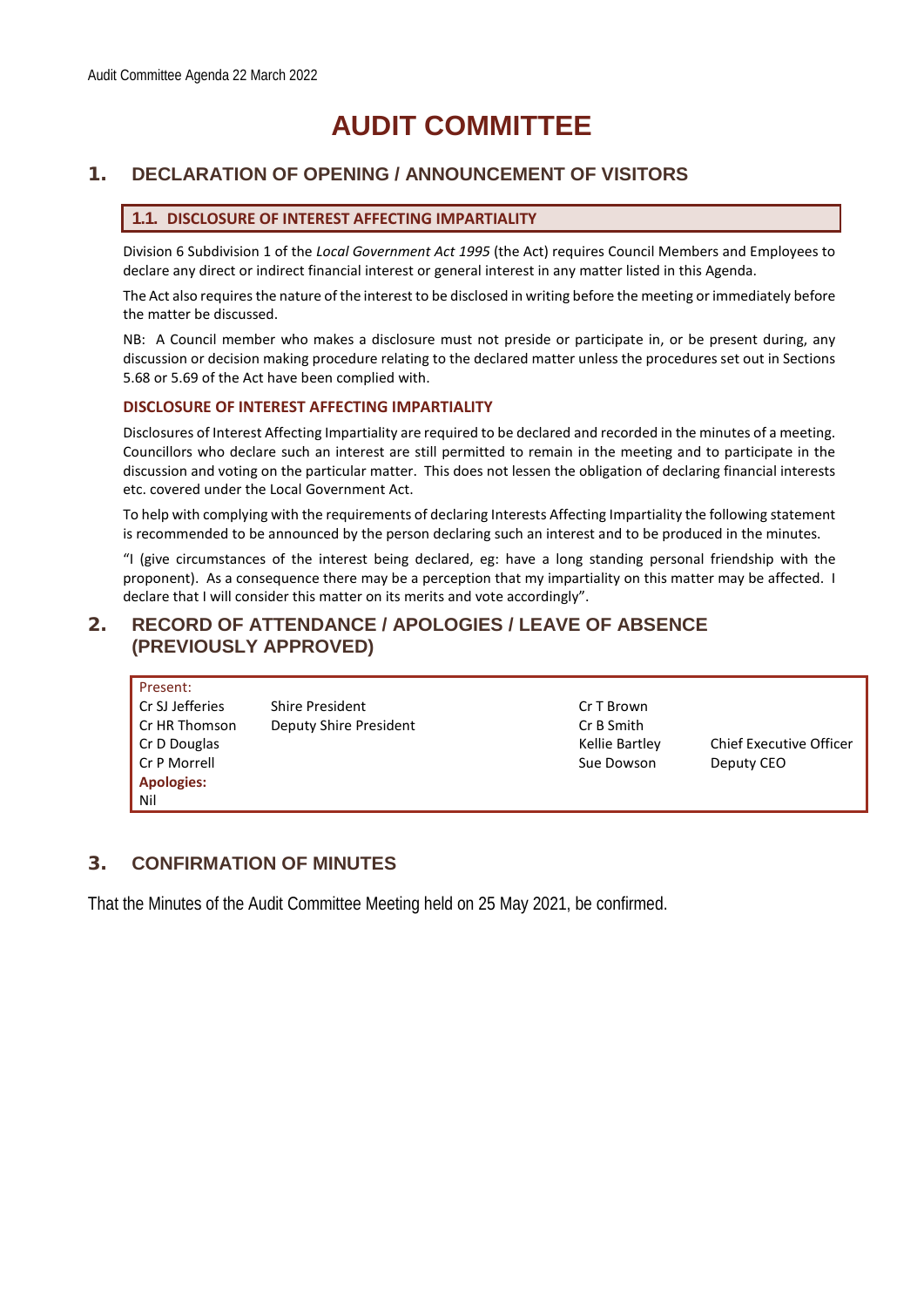# <span id="page-3-0"></span>4. **OFFICER'S REPORTS**

#### <span id="page-3-1"></span>**4.1. COMPLIANCE AUDIT RETURN**

| <b>File Reference</b>             | ADM0018                                                                             |
|-----------------------------------|-------------------------------------------------------------------------------------|
| <b>Date of Report</b>             | 22 February 2022                                                                    |
| <b>Responsible Officer</b>        | Kellie Bartley, CEO                                                                 |
| <b>Author/s of Report</b>         | Sue Dowson, DCEO                                                                    |
|                                   | Kellie Bartley, CEO                                                                 |
| <b>Disclosure of any Interest</b> | No Officer involved in the preparation of this report has an interest to declare in |
|                                   | accordance with the provisions of the Local Government Act 1995.                    |
| <b>Voting Requirement</b>         | <b>Absolute Majority</b>                                                            |
| <b>Attachments</b>                | Attachment No. 4.1.1 - Compliance Audit Return 2021                                 |

#### **BRIEF SUMMARY**

The Department of Local Government, Sport and Cultural Industries (the Department) requires the Shire to complete a Compliance Audit Return (CAR) annually. Attached to this report is the completed Return for the period 1 January 2021 to 31 December 2021.

#### **BACKGROUND/COMMENT**

The Shire is required to complete an annual CAR (Compliance Audit Return). After the CAR has been presented to the Audit Committee, it is then presented to Council for adoption. A certified copy of the return along with the relevant section of the minutes and any additional information explaining or qualifying the Compliance Audit is to then be submitted to the Director General of the Department of Local Government.

The CAR is one of the tools that allows Council to monitor how the organisation is functioning in regard to the compliance with the various legislation that pertains to local government administration and decision making. The Department of Local Government Compliance Framework is aimed at providing transparency about the Shire's approach to compliance as well as giving the sector and the public certainty about its approach to managing complaints made against the sector (or individuals within it).

Section 7.13 (i) of the *Local Government Act 1995*, and Regulations 13, 14 and 15 of the *Local Government (Audit) Regulations 1996*, outline the requirements for completion of the Compliance Audit Return.

The specific areas addressed by the CAR are:

- Commercial Enterprises by Local Governments;
- Delegation of Power/Duty;
- Disclosure of Interest;
- Disposal of Property;
- Elections;
- Finance;
- Integrated Planning and Reporting;
- Local Government Employees;
- Official Conduct;
- Optional Questions; and
- Tenders for Providing Goods and Services.

The Shire Administration has extensively audited its governance and compliance policies, procedures and record keeping to ensure the 2021 CAR is an accurate representation of the local government's compliance framework. This included auditing samples for each CAR question, reviewing each process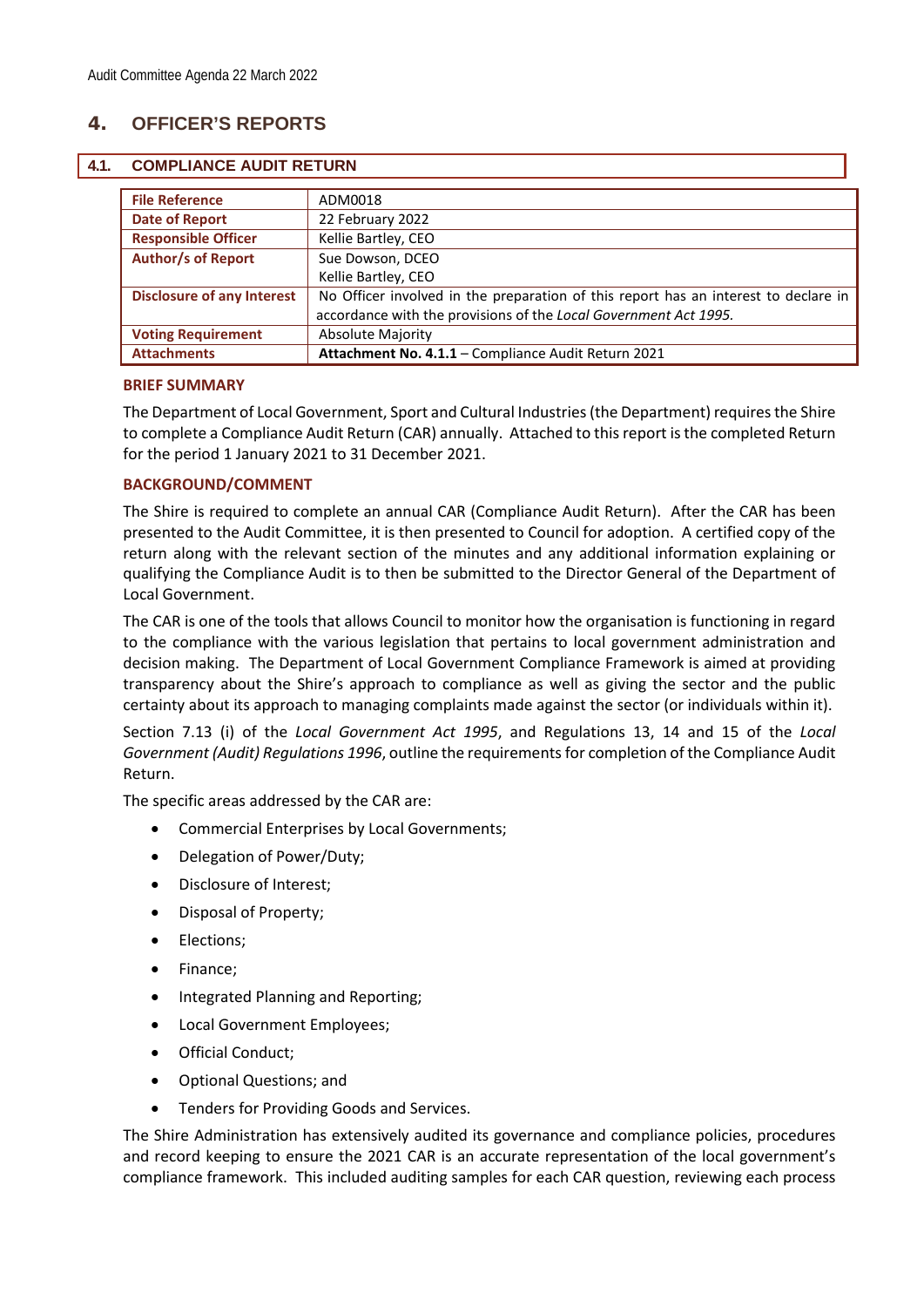and procedure to identify gaps, and interviewing staff who maintain the relevant systems to gather information relation to the compliance process. What was reflected in this year's CAR return were some historical compliance practices which did not meet regulation requirements in full. As compliance issues were identified, the Administration has adjusted its process to achieve satisfactory compliance.

A summary of the Shire's CAR 2021 is below:

#### **Commercial Enterprises by Local Governments**

There were no major trading undertakings or land transactions undertaken by the Shire in the relevant period.

#### **Delegation of Power/Duty**

The Delegation Register was not reviewed in the 2021 calendar year but this will be addressed in 2022.

#### **Disclosure of Interest**

All disclosures of interest have been recorded through minutes of council meetings. The new Code of Conduct regulations where adopted by an Absolute Majority in accordance with *Local Government (Administration) Regulations 1996*, 34B(5) & 34C this will be published on the shires website directly.

#### **Disposal of Property**

The Shire had no disposals that required advertising in accordance with Section 3.58 (3) and (4) of the *Local Government Act 1995*. Leases being extended or assigned were exempt disposals, in accordance with Regulation 30 (2)(b) of the *Local Government (Functions and General) Regulations 1996*, such as lease to sporting clubs.

#### **Elections**

A Gift Register has been established for disclosures and can be located on the shires website.

#### **Finance**

Currently the Audit is pending with the OAG so any significant issues if found will be addressed at the time of reporting.

#### **Integrated Planning and Reporting**

The Strategic Community Plan and the Corporate Business Plan to be developed in the 2022 year.

#### **Local Government Employees**

One senior employee was recruited in this time.

#### **Official Conduct**

A complaints Register has been established on the Shire Website. A senior employee is to be designated as the Complaints Officer for the Shire.

#### **Optional Questions**

Optional questions were also requested of local governments with regard to reviewing the appropriateness and effectiveness of local government's financial management systems and procedures in accordance with Regulation 5 (2) (c) of the *Local Government (Financial Management) Regulation 1996*. An Audit Regulation 17 Review was undertaken and received by the Audit Committee on 18<sup>th</sup> December 2018. The next review was due in 2021. This will need to take place before the 2022 CAR.

#### **Tenders for Providing Goods and Services**

The Shire's Purchasing Policy 54 was reviewed in 29<sup>th</sup> June 2021. The policy was amended in line with the new regulations, and the threshold increased from \$150,000 to \$250,000. Compliance was maintained at both thresholds for the period.

#### **STATUTORY/LEGAL IMPLICATIONS**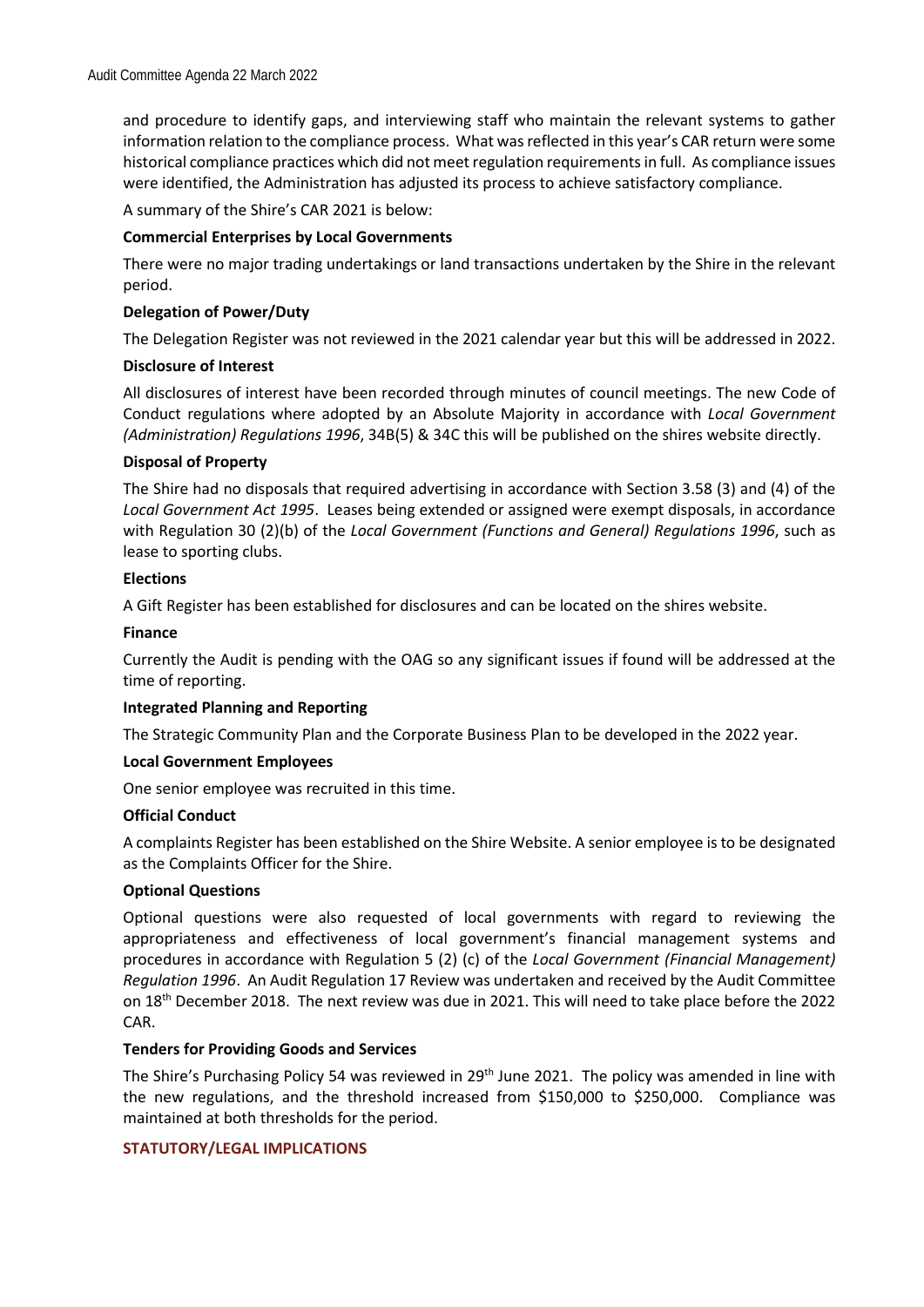The Council is obliged to complete and submit the Woodanilling's Compliance Audit Return 2021 in accordance with the *Local Government Act 1995* and the *Local Government (Audit) Regulations 1996*.

- Section 7.13(1)(i) of the *Local Government Act 1995* requires local governments to carry out, in the prescribed manner and in a form approved by the Minister an audit of compliance with statutory requirements prescribed in the *Local Government (Audit) Regulations 1996.*
- Regulation 13 of the *Local Government (Audit) Regulations 1996* details the statutory requirements that must be addressed within the compliance audit.
- Regulation 14 of the *Local Government (Audit) Regulations 1996* specifies the requirement to undertake a compliance audit for the annual period 1 January to 31 December and the process by which the audit return is to be considered by Council.
- Regulation 15 of the *Local Government (Audit) Regulations 1996* details the actions to be taken to certify the audit return and to submit the return by 31 March following the period to which the return relates.

#### **POLICY IMPLICATIONS**

There are no relevant plans or policies to consider in relation to this matter.

#### **FINANCIAL IMPLICATIONS**

There are no financial implications associated with this report.

#### **STRATEGIC IMPLICATIONS**

#### **THEME 3**

#### **Governance**

#### **OBJECTIVES**

To promote continual improvement that is supported by efficient and effective governance structures and processes.

#### **STRATEGIES**

By ensuring legislation is used to effectively enable quality decision making.

#### **CONSULTATION/COMMUNICATION**

Consultation has been undertaken with relevant officers in regards to compliance requirements being met or not.

#### **RISK MANAGEMENT**

There is a risk that Council will be in breach of its statutory obligations should it not complete, and adopt that Compliance Audit Return 2021. Accordingly, it has been assessed that the level of risk is high.

| <b>Consequence</b>    | Insignificant | <b>Minor</b>  | <b>Moderate</b> | <b>Major</b> | <b>Extreme</b> |
|-----------------------|---------------|---------------|-----------------|--------------|----------------|
| Likelihood            |               |               |                 |              |                |
| <b>Almost Certain</b> | Medium        | High          | High            | Severe       | Severe         |
| <b>Likely</b>         | Low           | <b>Medium</b> | <b>High</b>     | High         | Severe         |
| <b>Possible</b>       | Low           | <b>Medium</b> | <b>Medium</b>   | High         | High           |
| <b>Unlikely</b>       | ∟ow           | Low           | Medium          | Medium       | High           |
| Rare                  | Low           | LOW           | Low             | Low          | Medium         |

| <b>Risk Rating</b> | <b>Action</b>                       |
|--------------------|-------------------------------------|
| <b>LOW</b>         | Monitor for continuous improvement. |
|                    |                                     |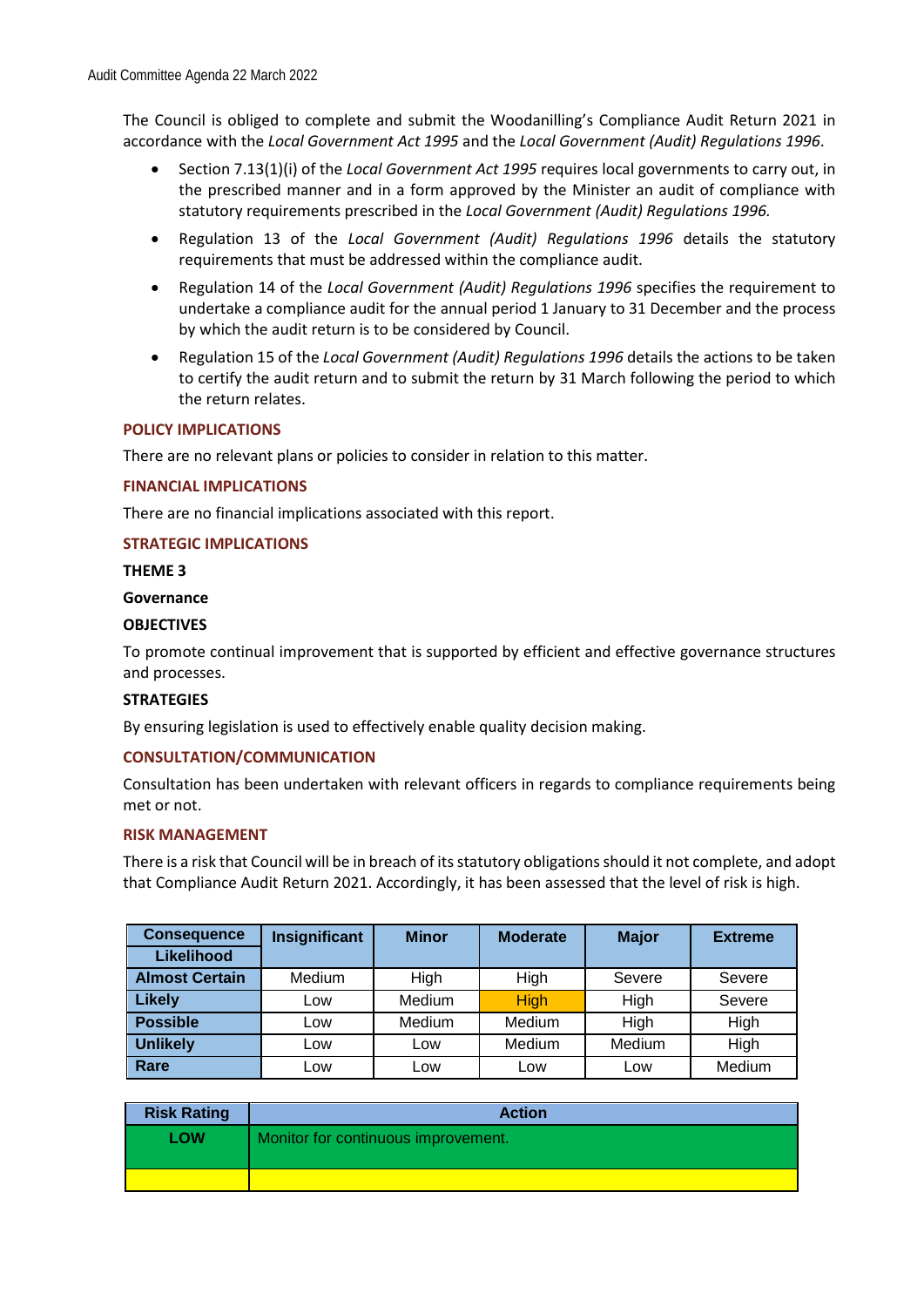| <b>MEDIUM</b> | Comply with risk reduction measures to keep risk as low as reasonably                                    |
|---------------|----------------------------------------------------------------------------------------------------------|
| <b>HIGH</b>   | Review risk reduction and take additional measures to ensure risk is as low<br>as reasonably achievable. |
| <b>SEVERE</b> | Unacceptable. Risk reduction measures must be implemented before<br>proceeding.                          |

#### **VOTING REQUIREMENTS**

Absolute Majority

#### <span id="page-6-0"></span>**OFFICERS RECOMMENDATION**

*The Council:*

- 1. Notes the 2021 Compliance Audit Return has been completed as contained in **Attachment 4.1.1;**
- *2. Authorises the Shire President and the Chief Executive Officer to certify the 2021 Compliance Audit Return; and*
- *3. Authorises the Chief Executive Officer to submit the 2021 Compliance Audit Return to the Department of Local Government by 31 March 2022.*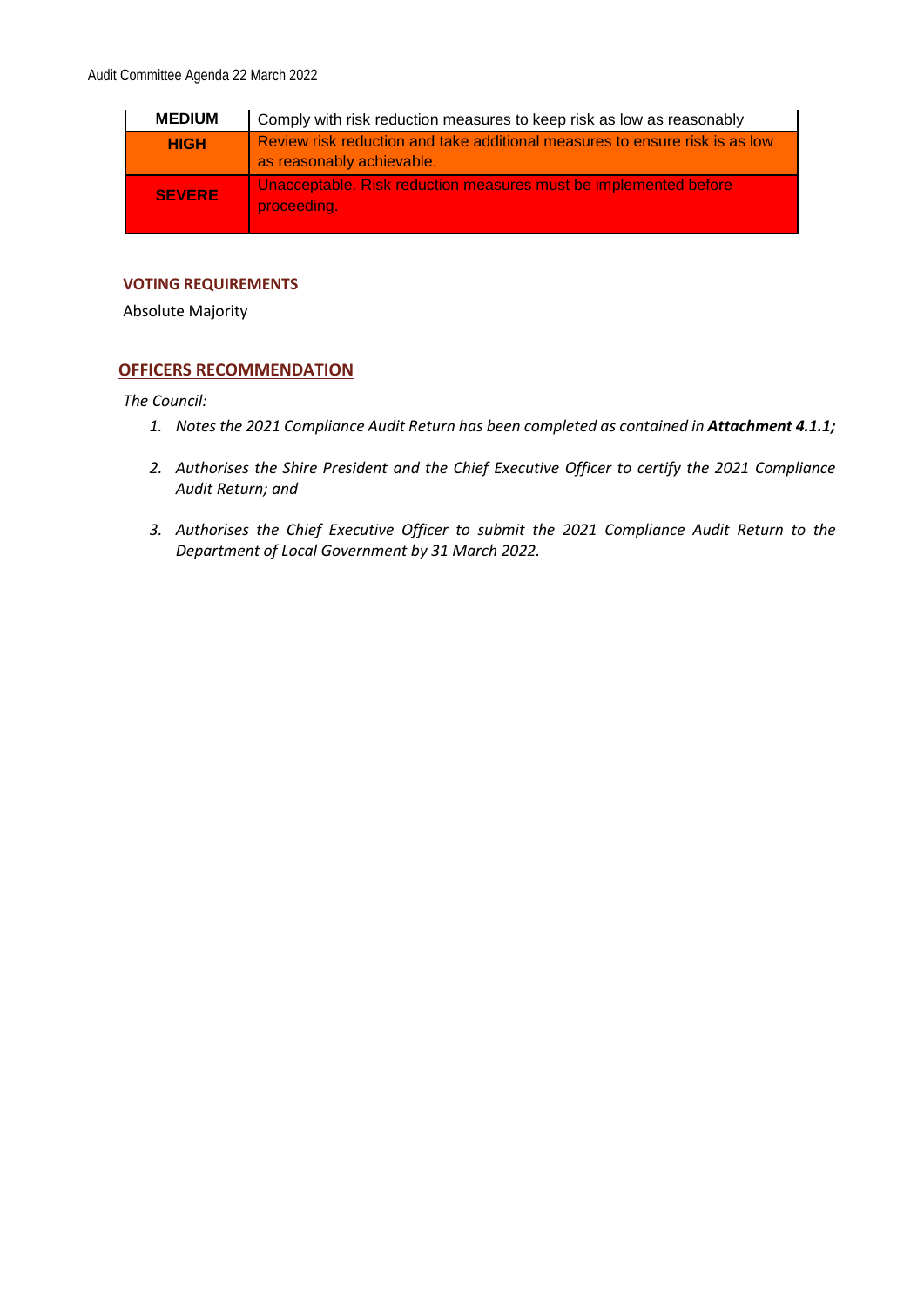

### ATTACHMENT 4.1.1

# **Woodanilling - Compliance Audit Return 2021**

#### **Certified Copy of Return**

Please submit a signed copy to the Director General of the Department of Local Government, Sport and Cultural Industries together with a copy of the relevant minutes.

|                | <b>Commercial Enterprises by Local Governments</b> |                                                                                                                                                                                                                                                                                        |                 |                 |                   |  |
|----------------|----------------------------------------------------|----------------------------------------------------------------------------------------------------------------------------------------------------------------------------------------------------------------------------------------------------------------------------------------|-----------------|-----------------|-------------------|--|
| <b>No</b>      | Reference                                          | Question                                                                                                                                                                                                                                                                               | <b>Response</b> | <b>Comments</b> | <b>Respondent</b> |  |
| 1              | s3.59(2)(a) F&G<br>Regs 7,9,10                     | Has the local government prepared a<br>business plan for each major trading<br>undertaking that was not exempt in<br>2021?                                                                                                                                                             | N/A             |                 | Sue Dowson        |  |
| 2              | s3.59(2)(b) F&G<br>Regs 7,8A, 8, 10                | Has the local government prepared a<br>business plan for each major land<br>transaction that was not exempt in<br>2021?                                                                                                                                                                | N/A             |                 | Sue Dowson        |  |
| 3              | s3.59(2)(c) F&G<br>Regs 7,8A, 8,10                 | Has the local government prepared a<br>business plan before entering into each<br>land transaction that was preparatory<br>to entry into a major land transaction<br>in 2021?                                                                                                          | N/A             |                 | Sue Dowson        |  |
| $\overline{4}$ | s3.59(4)                                           | Has the local government complied<br>with public notice and publishing<br>requirements for each proposal to<br>commence a major trading<br>undertaking or enter into a major land<br>transaction or a land transaction that is<br>preparatory to a major land<br>transaction for 2021? | N/A             |                 | Sue Dowson        |  |
| 5              | s3.59(5)                                           | During 2021, did the council resolve to<br>proceed with each major land<br>transaction or trading undertaking by<br>absolute majority?                                                                                                                                                 | N/A             |                 | Sue Dowson        |  |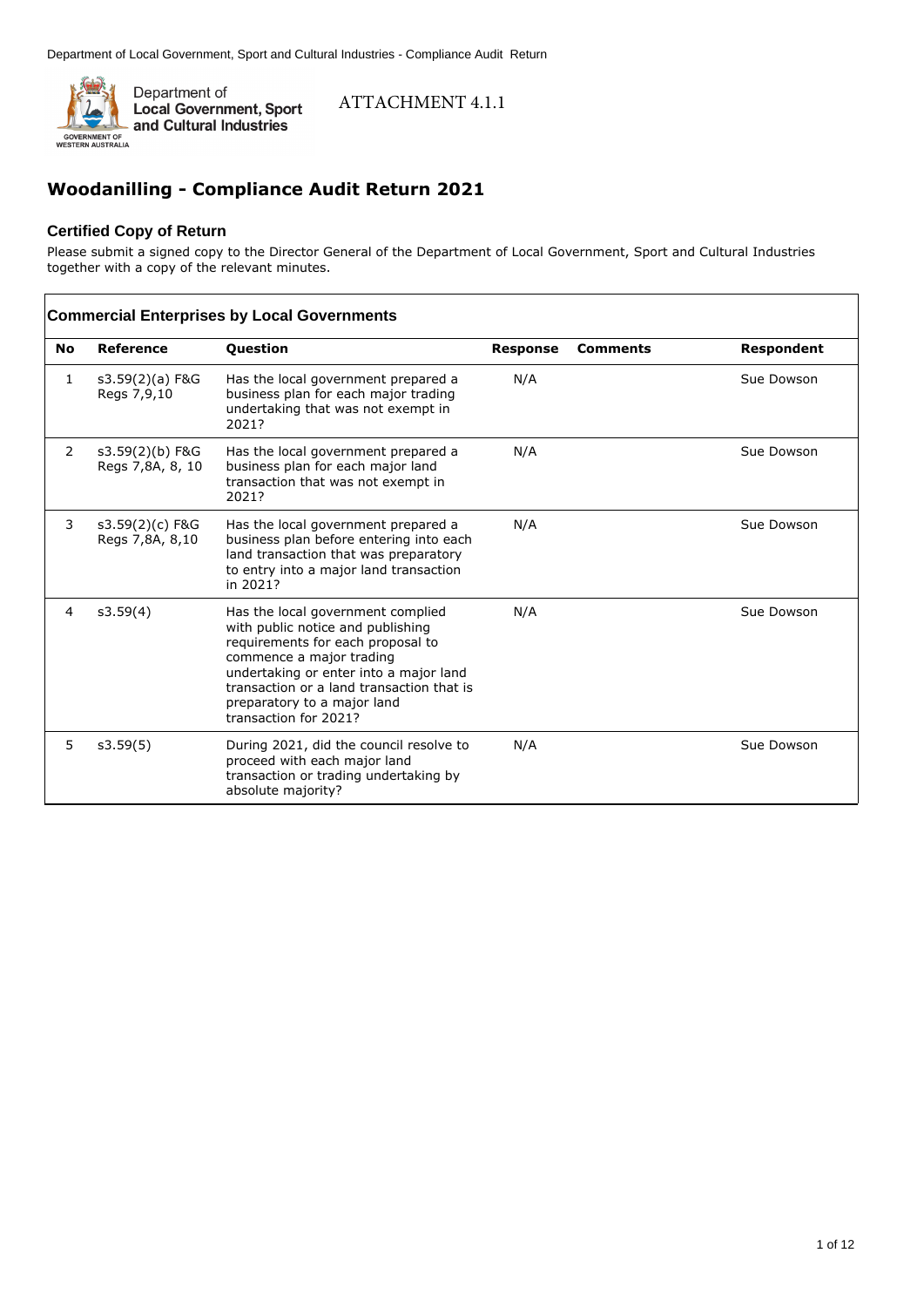

 $\mathbf{r}$ 

| No           | <b>Reference</b>                  | Question                                                                                                                                              | <b>Response</b> | <b>Comments</b> | <b>Respondent</b> |
|--------------|-----------------------------------|-------------------------------------------------------------------------------------------------------------------------------------------------------|-----------------|-----------------|-------------------|
| $\mathbf{1}$ | s5.16                             | Were all delegations to committees<br>resolved by absolute majority?                                                                                  | N/A             |                 | Sue Dowson        |
| 2            | s5.16                             | Were all delegations to committees in<br>writing?                                                                                                     | N/A             |                 | Sue Dowson        |
| 3            | s5.17                             | Were all delegations to committees<br>within the limits specified in section<br>5.17?                                                                 | N/A             |                 | Sue Dowson        |
| 4            | s5.18                             | Were all delegations to committees<br>recorded in a register of delegations?                                                                          | N/A             |                 | Sue Dowson        |
| 5            | s5.18                             | Has council reviewed delegations to its<br>committees in the 2020/2021 financial<br>year?                                                             | No              |                 | Sue Dowson        |
| 6            | s5.42(1) & s5.43<br>Admin Reg 18G | Did the powers and duties delegated to<br>the CEO exclude those listed in section<br>5.43 of the Act?                                                 | N/A             |                 | Sue Dowson        |
| 7            | s5.42(1)                          | Were all delegations to the CEO<br>resolved by an absolute majority?                                                                                  | N/A             |                 | Sue Dowson        |
| 8            | s5.42(2)                          | Were all delegations to the CEO in<br>writing?                                                                                                        | N/A             |                 | Sue Dowson        |
| 9            | s5.44(2)                          | Were all delegations by the CEO to any<br>employee in writing?                                                                                        | N/A             |                 | Sue Dowson        |
| 10           | $s5.16(3)(b)$ &<br>s5.45(1)(b)    | Were all decisions by the council to<br>amend or revoke a delegation made by<br>absolute majority?                                                    | N/A             |                 | Stephen Gash      |
| 11           | s5.46(1)                          | Has the CEO kept a register of all<br>delegations made under Division 4 of<br>the Act to the CEO and to employees?                                    | N/A             |                 | Stephen Gash      |
| 12           | s5.46(2)                          | Were all delegations made under<br>Division 4 of the Act reviewed by the<br>delegator at least once during the<br>2020/2021 financial year?           | <b>No</b>       |                 | Stephen Gash      |
| 13           | s5.46(3) Admin<br>Reg 19          | Did all persons exercising a delegated<br>power or duty under the Act keep, on<br>all occasions, a written record in<br>accordance with Admin Reg 19? | No              |                 | Stephen Gash      |

## **Disclosure of Interest**

| No | Reference | <b>Question</b>                                                                                                                                                                                                                                                                        | Response | <b>Comments</b> | Respondent |
|----|-----------|----------------------------------------------------------------------------------------------------------------------------------------------------------------------------------------------------------------------------------------------------------------------------------------|----------|-----------------|------------|
|    | s5.67     | Where a council member disclosed an<br>interest in a matter and did not have<br>participation approval under sections<br>5.68 or 5.69, did the council member<br>ensure that they did not remain<br>present to participate in discussion or<br>decision making relating to the matter? | Yes      |                 | Sue Dowson |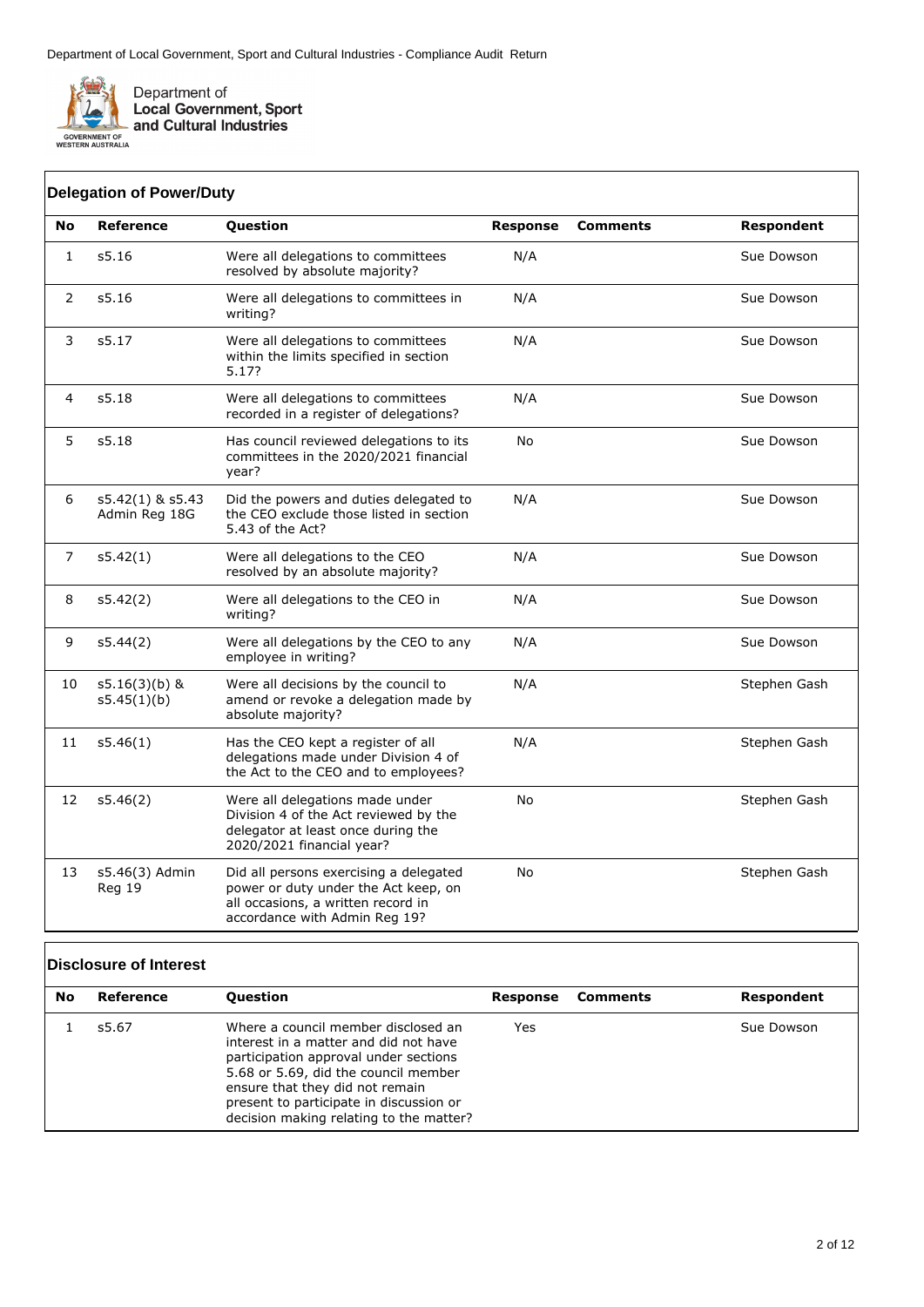

Department of<br>Local Government, Sport<br>and Cultural Industries

| No | <b>Reference</b>                      | Question                                                                                                                                                                                                                                                   | <b>Response</b> | <b>Comments</b>    | Respondent   |
|----|---------------------------------------|------------------------------------------------------------------------------------------------------------------------------------------------------------------------------------------------------------------------------------------------------------|-----------------|--------------------|--------------|
| 2  | s5.68(2) & s5.69<br>(5) Admin Reg 21A | Were all decisions regarding<br>participation approval, including the<br>extent of participation allowed and,<br>where relevant, the information<br>required by Admin Reg 21A, recorded<br>in the minutes of the relevant council<br>or committee meeting? | Yes             |                    | Sue Dowson   |
| 3  | s5.73                                 | Were disclosures under section<br>sections 5.65, 5.70 or 5.71A(3)<br>recorded in the minutes of the meeting<br>at which the disclosures were made?                                                                                                         | Yes             |                    | Sue Dowson   |
| 4  | s5.75 Admin Reg<br>22, Form 2         | Was a primary return in the prescribed<br>form lodged by all relevant persons<br>within three months of their start day?                                                                                                                                   | Yes             |                    | Sue Dowson   |
| 5  | s5.76 Admin Reg<br>23, Form 3         | Was an annual return in the prescribed<br>form lodged by all relevant persons by<br>31 August 2021?                                                                                                                                                        | Yes             |                    | Sue Dowson   |
| 6  | s5.77                                 | On receipt of a primary or annual<br>return, did the CEO, or the<br>mayor/president, give written<br>acknowledgment of having received<br>the return?                                                                                                      | Yes             |                    | Sue Dowson   |
| 7  | $s5.88(1)$ & $(2)(a)$                 | Did the CEO keep a register of financial<br>interests which contained the returns<br>lodged under sections 5.75 and 5.76?                                                                                                                                  | Yes             |                    | Stephen Gash |
| 8  | $s5.88(1)$ & $(2)(b)$<br>Admin Reg 28 | Did the CEO keep a register of financial<br>interests which contained a record of<br>disclosures made under sections 5.65,<br>5.70, 5.71 and 5.71A, in the form<br>prescribed in Admin Reg 28?                                                             | Yes             |                    | Stephen Gash |
| 9  | s5.88(3)                              | When a person ceased to be a person<br>required to lodge a return under<br>sections 5.75 and 5.76, did the CEO<br>remove from the register all returns<br>relating to that person?                                                                         | Yes             |                    | Stephen Gash |
| 10 | s5.88(4)                              | Have all returns removed from the<br>register in accordance with section<br>5.88(3) been kept for a period of at<br>least five years after the person who<br>lodged the return(s) ceased to be a<br>person required to lodge a return?                     | Yes             |                    | Stephen Gash |
| 11 | s5.89A(1), (2) &                      | Did the CEO keep a register of gifts<br>(3) Admin Reg 28A which contained a record of disclosures<br>made under sections 5.87A and 5.87B,<br>in the form prescribed in Admin Reg<br>28A?                                                                   | Yes             |                    | Stephen Gash |
| 12 | s5.89A(5) & (5A)                      | Did the CEO publish an up-to-date<br>version of the gift register on the local<br>government's website?                                                                                                                                                    | N/A             | Nil gifts received | Sue Dowson   |
| 13 | s5.89A(6)                             | When a person ceases to be a person<br>who is required to make a disclosure<br>under section 5.87A or 5.87B, did the<br>CEO remove from the register all<br>records relating to that person?                                                               | Yes             |                    | Sue Dowson   |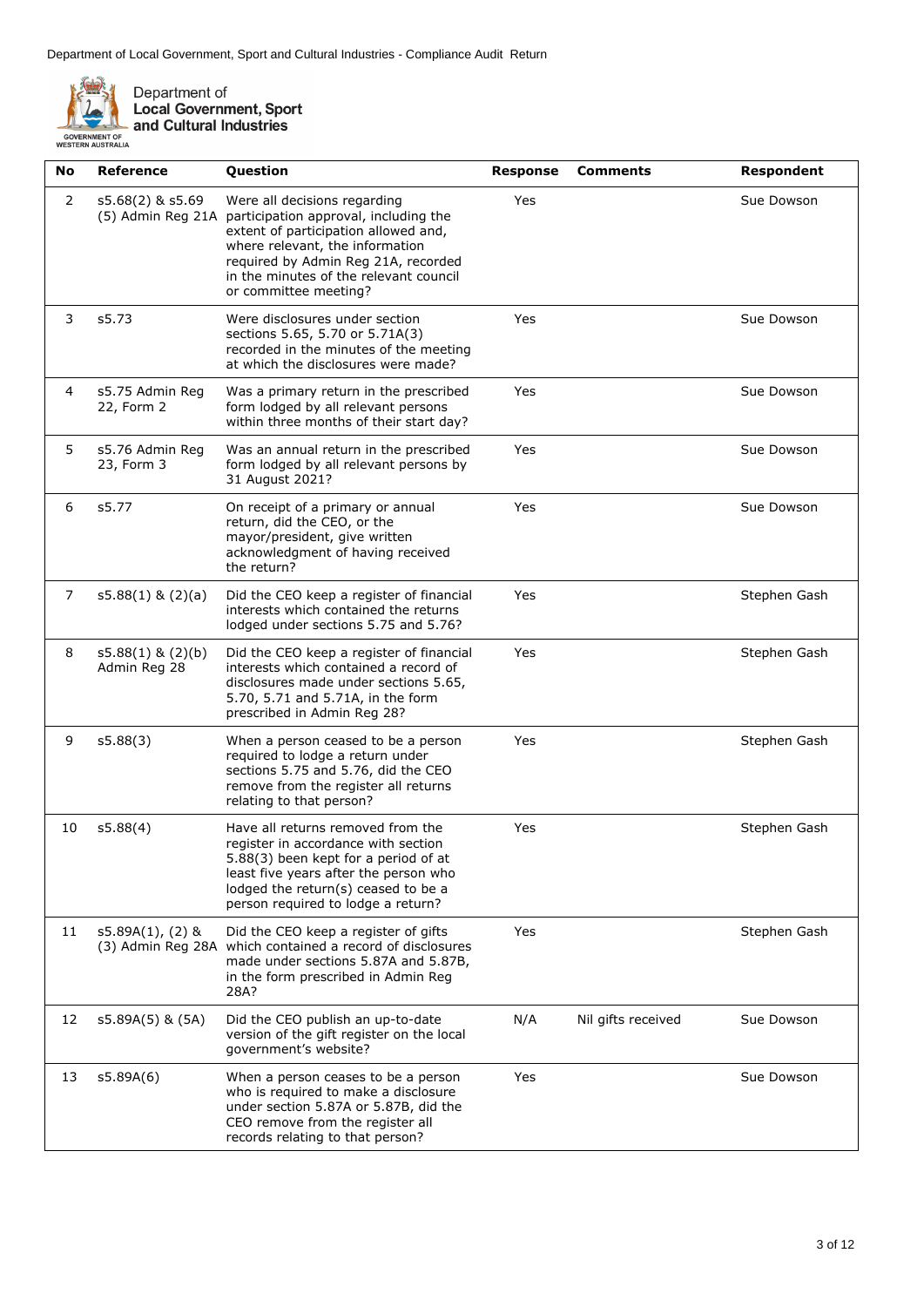

Department of<br>Local Government, Sport<br>and Cultural Industries

| No | Reference                                          | Question                                                                                                                                                                                                                                                                                                                     | <b>Response</b> | <b>Comments</b>                         | Respondent |
|----|----------------------------------------------------|------------------------------------------------------------------------------------------------------------------------------------------------------------------------------------------------------------------------------------------------------------------------------------------------------------------------------|-----------------|-----------------------------------------|------------|
| 14 | s5.89A(7)                                          | Have copies of all records removed<br>from the register under section 5.89A<br>(6) been kept for a period of at least<br>five years after the person ceases to<br>be a person required to make a<br>disclosure?                                                                                                              | Yes             |                                         | Sue Dowson |
| 15 | <b>Rules of Conduct</b><br>Reg 11(1), (2) &<br>(4) | Where a council member had an<br>interest that could, or could reasonably<br>be perceived to, adversely affect the<br>impartiality of the person, did they<br>disclose the interest in accordance with<br>Rules of Conduct Reg 11(2)?*<br>*Question not applicable after 2 Feb                                               | N/A             |                                         | Sue Dowson |
|    |                                                    | 2021                                                                                                                                                                                                                                                                                                                         |                 |                                         |            |
| 16 | <b>Rules of Conduct</b><br>Reg 11(6)               | Where a council member disclosed an<br>interest under Rules of Conduct Reg<br>11(2) was the nature of the interest<br>recorded in the minutes?*                                                                                                                                                                              | N/A             |                                         | Sue Dowson |
|    |                                                    | *Question not applicable after 2 Feb<br>2021                                                                                                                                                                                                                                                                                 |                 |                                         |            |
| 17 | $s5.70(2)$ & $(3)$                                 | Where an employee had an interest in<br>any matter in respect of which the<br>employee provided advice or a report<br>directly to council or a committee, did<br>that person disclose the nature and<br>extent of that interest when giving the<br>advice or report?                                                         | Yes             |                                         | Sue Dowson |
| 18 | s5.71A & s5.71B<br>(5)                             | Where council applied to the Minister<br>to allow the CEO to provide advice or a<br>report to which a disclosure under<br>s5.71A(1) relates, did the application<br>include details of the nature of the<br>interest disclosed and any other<br>information required by the Minister for<br>the purposes of the application? | N/A             |                                         | Sue Dowson |
| 19 | s5.71B(6) &<br>s5.71B(7)                           | Was any decision made by the Minister<br>under subsection 5.71B(6) recorded in<br>the minutes of the council meeting at<br>which the decision was considered?                                                                                                                                                                | N/A             |                                         | Sue Dowson |
| 20 | 34B & 34C                                          | s5.103 Admin Regs Has the local government adopted a<br>code of conduct in accordance with<br>Admin Regs 34B and 34C to be<br>observed by council members,<br>committee members and employees?*<br>*Question not applicable after 2 Feb<br>2021                                                                              | Yes             |                                         | Sue Dowson |
| 21 | Admin Reg 34B(5)                                   | Has the CEO kept a register of<br>notifiable gifts in accordance with<br>Admin Reg 34B(5)?*                                                                                                                                                                                                                                  | Yes             | Nil gifts have been<br>received to date | Sue Dowson |
|    |                                                    | *Question not applicable after 2 Feb<br>2021                                                                                                                                                                                                                                                                                 |                 |                                         |            |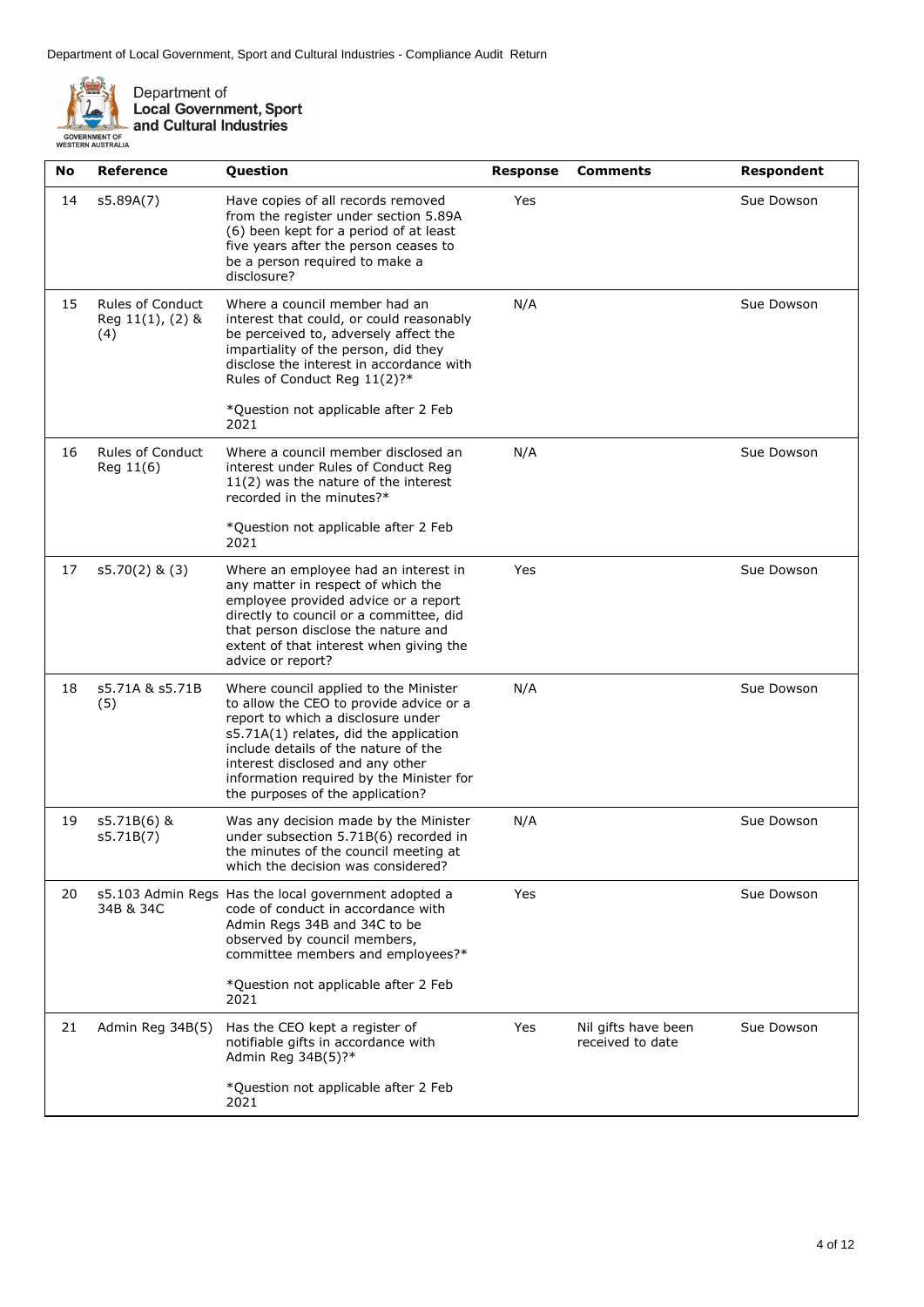

Department of **Local Government, Sport** and Cultural Industries

**No Reference Question Response Comments Respondent** 22 s5.104(1) Did the local government prepare and adopt, by absolute majority, a code of conduct to be observed by council members, committee members and candidates within 3 months of the prescribed model code of conduct coming into operation (3 February 2021)? Yes Sue Dowson

| 23 | $s5.104(3)$ & $(4)$ | Did the local government adopt<br>additional requirements in addition to<br>the model code of conduct? If yes,<br>does it comply with section 5.104(3)<br>and $(4)$ ?                      | No  | Sue Dowson |
|----|---------------------|--------------------------------------------------------------------------------------------------------------------------------------------------------------------------------------------|-----|------------|
| 24 | s5.104(7)           | Did the CEO publish an up-to-date<br>version of the adopted code of conduct<br>on the local government's website?                                                                          | No. | Sue Dowson |
| 25 | $s5.51A(1)$ & (3)   | Did the CEO prepare, and implement<br>and publish an up-to-date version on<br>the local government's website, a code<br>of conduct to be observed by<br>employees of the local government? | No  | Sue Dowson |

## **Disposal of Property**

| No. | Reference | <b>Ouestion</b>                                                                                                                                                                                                    | Response | <b>Comments</b> | Respondent |
|-----|-----------|--------------------------------------------------------------------------------------------------------------------------------------------------------------------------------------------------------------------|----------|-----------------|------------|
|     | s3.58(3)  | Where the local government disposed<br>of property other than by public<br>auction or tender, did it dispose of the<br>property in accordance with section<br>3.58(3) (unless section 3.58(5)<br>applies)?         | N/A      |                 | Sue Dowson |
|     | s3.58(4)  | Where the local government disposed<br>of property under section 3.58(3), did<br>it provide details, as prescribed by<br>section 3.58(4), in the required local<br>public notice for each disposal of<br>property? | N/A      |                 | Sue Dowson |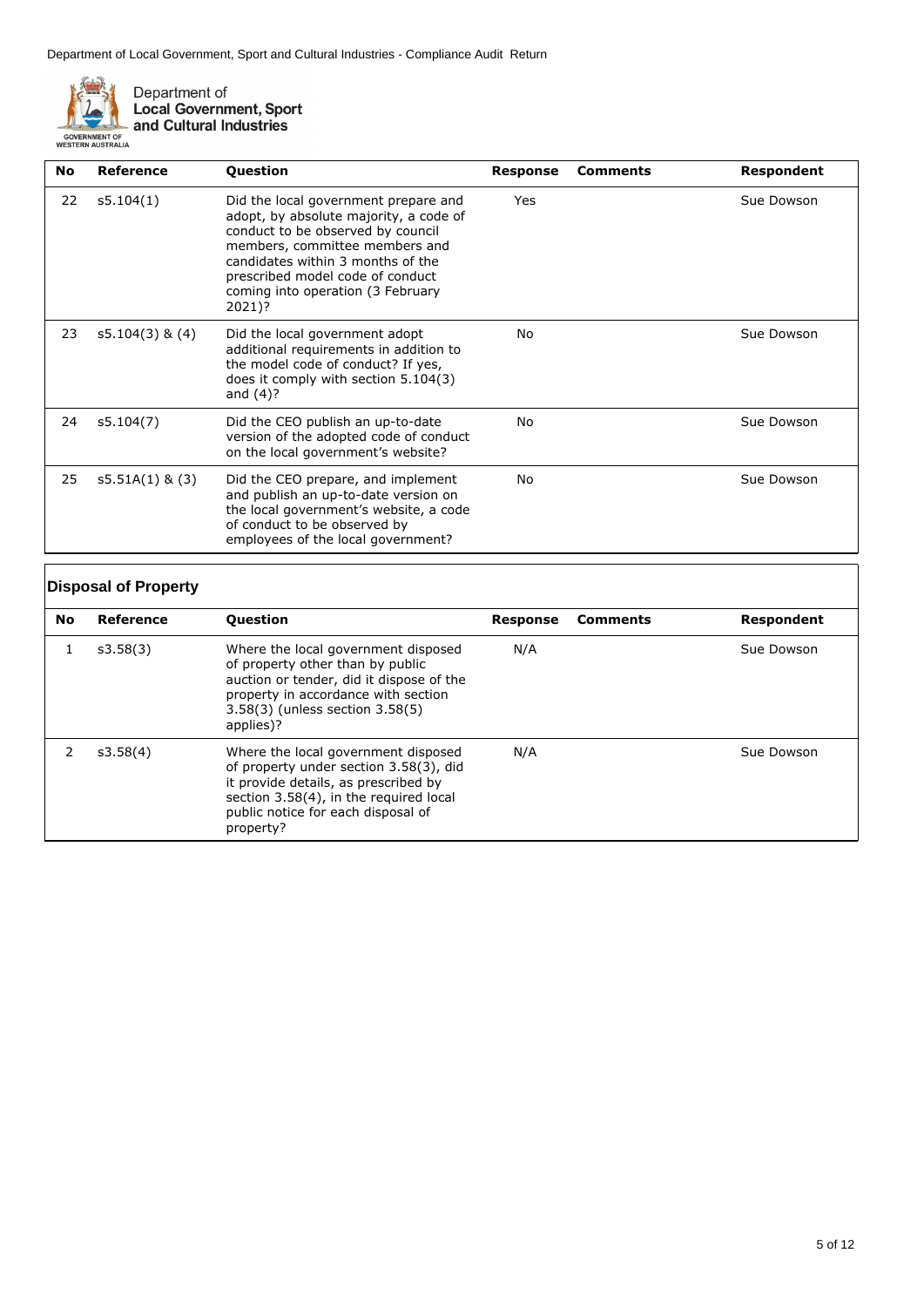

# **Elections**

|           | EIGUUNS                      |                                                                                                                                                                                                                                                                                                                                                                             |          |                 |            |
|-----------|------------------------------|-----------------------------------------------------------------------------------------------------------------------------------------------------------------------------------------------------------------------------------------------------------------------------------------------------------------------------------------------------------------------------|----------|-----------------|------------|
| <b>No</b> | <b>Reference</b>             | <b>Question</b>                                                                                                                                                                                                                                                                                                                                                             | Response | <b>Comments</b> | Respondent |
| 1         | Elect Regs $30G(1)$<br>&(2)  | Did the CEO establish and maintain an<br>electoral gift register and ensure that<br>all disclosure of gifts forms completed<br>by candidates and donors and received<br>by the CEO were placed on the<br>electoral gift register at the time of<br>receipt by the CEO and in a manner<br>that clearly identifies and distinguishes<br>the forms relating to each candidate? | Yes      |                 | Sue Dowson |
| 2         | Elect Regs $30G(3)$<br>&(4)  | Did the CEO remove any disclosure of<br>gifts forms relating to an unsuccessful<br>candidate, or a successful candidate<br>that completed their term of office,<br>from the electoral gift register, and<br>retain those forms separately for a<br>period of at least two years?                                                                                            | No       |                 | Sue Dowson |
| 3         | Elect Regs $30G(5)$<br>& (6) | Did the CEO publish an up-to-date<br>version of the electoral gift register on<br>the local government's official website<br>in accordance with Elect Reg 30G(6)?                                                                                                                                                                                                           | Yes      |                 | Sue Dowson |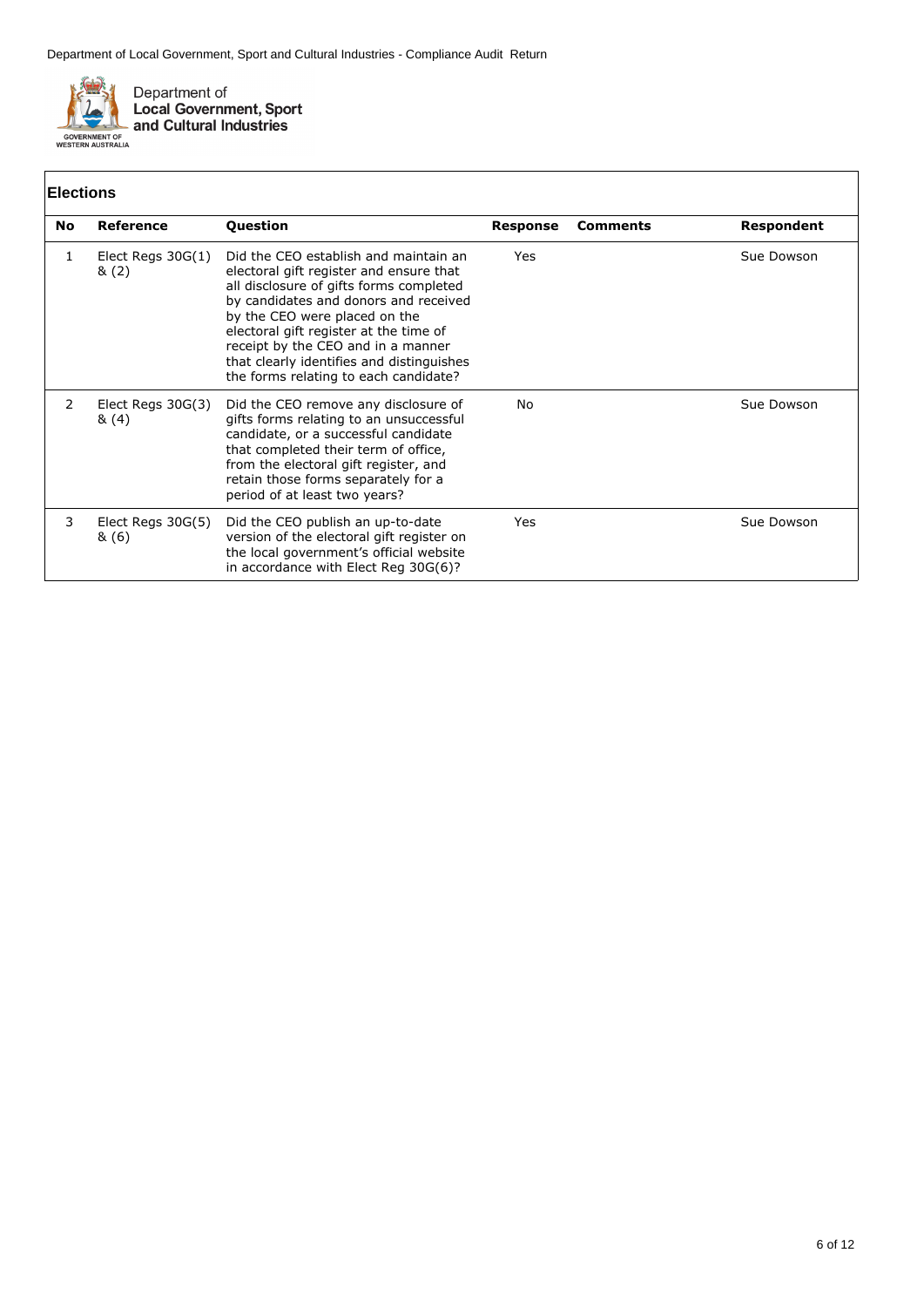

|                | <b>Finance</b>            |                                                                                                                                                                                                                                                                                                                                                                                                      |                 |                                                                                                                                       |                   |  |
|----------------|---------------------------|------------------------------------------------------------------------------------------------------------------------------------------------------------------------------------------------------------------------------------------------------------------------------------------------------------------------------------------------------------------------------------------------------|-----------------|---------------------------------------------------------------------------------------------------------------------------------------|-------------------|--|
| <b>No</b>      | <b>Reference</b>          | Question                                                                                                                                                                                                                                                                                                                                                                                             | <b>Response</b> | <b>Comments</b>                                                                                                                       | <b>Respondent</b> |  |
| 1              | s7.1A                     | Has the local government established<br>an audit committee and appointed<br>members by absolute majority in<br>accordance with section 7.1A of the<br>Act?                                                                                                                                                                                                                                           | Yes             |                                                                                                                                       | Sue Dowson        |  |
| $\overline{2}$ | s7.1B                     | Where the council delegated to its<br>audit committee any powers or duties<br>under Part 7 of the Act, did it do so by<br>absolute majority?                                                                                                                                                                                                                                                         | N/A             |                                                                                                                                       | Sue Dowson        |  |
| 3              | s7.9(1)                   | Was the auditor's report for the<br>financial year ended 30 June 2021<br>received by the local government by<br>31 December 2021?                                                                                                                                                                                                                                                                    | No              | Audit is pending with<br>OAG at time of reporting                                                                                     | Stephen Gash      |  |
| 4              | s7.12A(3)                 | Where the local government<br>determined that matters raised in the<br>auditor's report prepared under s7.9<br>(1) of the Act required action to be<br>taken, did the local government ensure<br>that appropriate action was<br>undertaken in respect of those<br>matters?                                                                                                                           | N/A             | Audit is pending with<br>OAG at time of reporting                                                                                     | Stephen Gash      |  |
| 5              | s7.12A(4)(a) & (4)<br>(b) | Where matters identified as significant<br>were reported in the auditor's report,<br>did the local government prepare a<br>report that stated what action the local<br>government had taken or intended to<br>take with respect to each of those<br>matters? Was a copy of the report<br>given to the Minister within three<br>months of the audit report being<br>received by the local government? | N/A             | Audit is pending with<br>OAG at time of<br>reporting. Any<br>significant issues if<br>found, will be address at<br>time of reporting. | Stephen Gash      |  |
| 6              | s7.12A(5)                 | Within 14 days after the local<br>government gave a report to the<br>Minister under s7.12A(4)(b), did the<br>CEO publish a copy of the report on<br>the local government's official website?                                                                                                                                                                                                         | N/A             | Audit is pending with<br>OAG at time of reporting                                                                                     | Stephen Gash      |  |
| 7              | Audit Reg 10(1)           | Was the auditor's report for the<br>financial year ending 30 June received<br>by the local government within 30<br>days of completion of the audit?                                                                                                                                                                                                                                                  | N/A             | Audit is pending with<br>OAG at time of reporting                                                                                     | Stephen Gash      |  |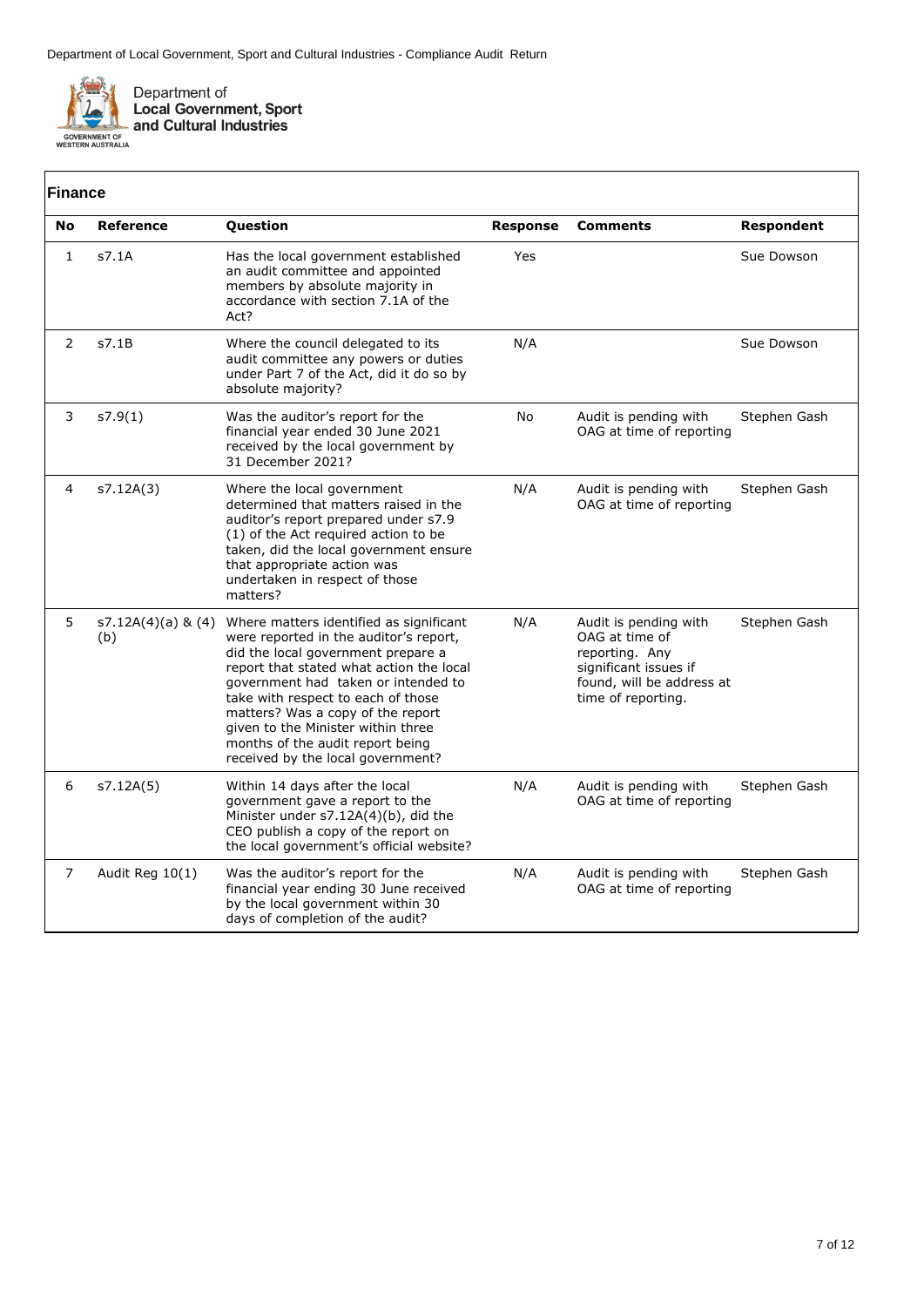

|    | <b>Integrated Planning and Reporting</b> |                                                                                                                                                                                                          |          |                                                                                       |            |  |  |
|----|------------------------------------------|----------------------------------------------------------------------------------------------------------------------------------------------------------------------------------------------------------|----------|---------------------------------------------------------------------------------------|------------|--|--|
| No | Reference                                | <b>Question</b>                                                                                                                                                                                          | Response | <b>Comments</b>                                                                       | Respondent |  |  |
| 1  | Admin Reg 19C                            | Has the local government adopted by<br>absolute majority a strategic<br>community plan?<br>If Yes, please provide the adoption<br>date or the date of the most recent<br>review in the Comments section? | Yes      | Version 3 - adopted 16<br>February 2016                                               | Sue Dowson |  |  |
| 2  | Admin Reg 19DA<br>$(1)$ & $(4)$          | Has the local government adopted by<br>absolute majority a corporate business<br>plan?<br>If Yes, please provide the adoption<br>date or the date of the most recent<br>review in the Comments section?  | Yes      | Council meeting<br>19/02/2019 10.2<br>Corporate Business Plan<br>December 2018 Review | Sue Dowson |  |  |
| 3  | Admin Reg 19DA<br>$(2)$ & $(3)$          | Does the corporate business plan<br>comply with the requirements of Admin<br>Reg 19DA(2) & (3)?                                                                                                          | No.      | Was not reviewed in<br>19/20 or 20/21                                                 | Sue Dowson |  |  |

#### **No Reference Question Response Comments Respondent** 1 Admin Reg 18C Did the local government approve a process to be used for the selection and appointment of the CEO before the position of CEO was advertised? Yes Sue Dowson 2 s5.36(4) & s5.37 (3) Admin Reg 18A Were all CEO and/or senior employee vacancies advertised in accordance with Admin Reg 18A? Yes Sue Dowson 3 Admin Reg 18E Was all information provided in applications for the position of CEO true and accurate? Yes Sue Dowson 4 Admin Reg 18F Was the remuneration and other benefits paid to a CEO on appointment the same remuneration and benefits advertised for the position under section 5.36(4)? Yes Sue Dowson 5 s5.37(2) Did the CEO inform council of each proposal to employ or dismiss senior employee? No Sue Dowson 6 s5.37(2) Where council rejected a CEO's recommendation to employ or dismiss a senior employee, did it inform the CEO of the reasons for doing so? No Sue Dowson **Local Government Employees**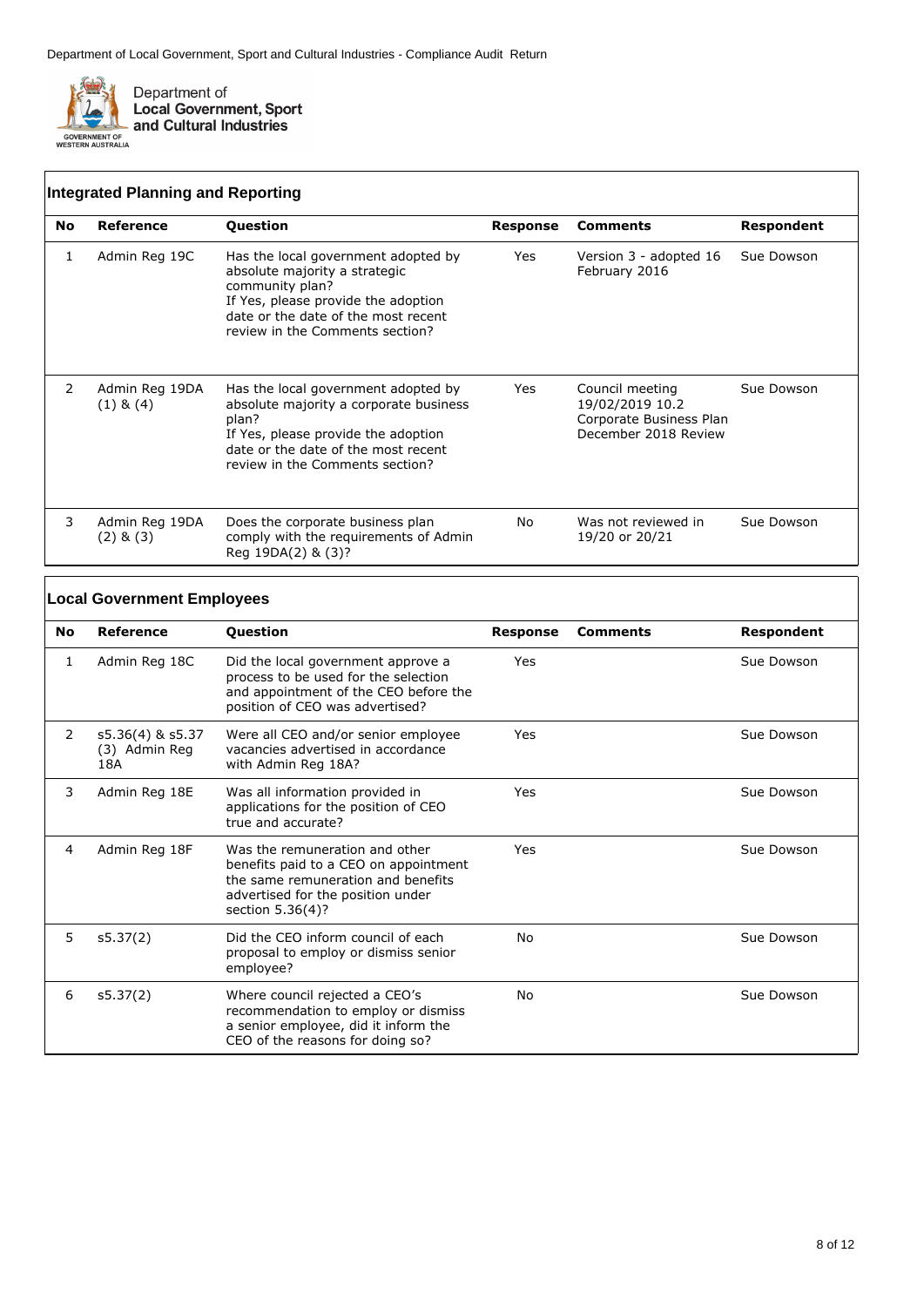

## **Official Conduct**

| <b>No</b> | Reference         | <b>Question</b>                                                                                                                                                                                                                                                                       | Response | Comments | Respondent   |
|-----------|-------------------|---------------------------------------------------------------------------------------------------------------------------------------------------------------------------------------------------------------------------------------------------------------------------------------|----------|----------|--------------|
|           | s5.120            | Has the local government designated a<br>senior employee as defined by section<br>5.37 to be its complaints officer?                                                                                                                                                                  | No       |          | Stephen Gash |
| 2         | $s5.121(1)$ & (2) | Has the complaints officer for the local<br>government maintained a register of<br>complaints which records all<br>complaints that resulted in a finding<br>under section $5.110(2)(a)?$ Does the<br>complaints register include all<br>information required by section 5.121<br>(2)? | Yes      |          | Stephen Gash |
| 3         | s5.121(3)         | Has the CEO published an up-to-date<br>version of the register of the<br>complaints on the local government's<br>official website?                                                                                                                                                    | Yes      |          | Stephen Gash |

### **Optional Questions**

| <b>No</b>      | <b>Reference</b>    | Question                                                                                                                                                                                                                                                                                                                                                                     | <b>Response</b> | <b>Comments</b>                                | <b>Respondent</b> |
|----------------|---------------------|------------------------------------------------------------------------------------------------------------------------------------------------------------------------------------------------------------------------------------------------------------------------------------------------------------------------------------------------------------------------------|-----------------|------------------------------------------------|-------------------|
| 1              | Financial<br>(2)(c) | Did the CEO review the<br>Management Reg 5 appropriateness and effectiveness of<br>the local government's financial<br>management systems and procedures<br>in accordance with Financial<br>Management Reg 5(2)(c) within the<br>three years prior to 31 December<br>2021?<br>If yes, please provide the date of<br>council's resolution to accept the<br>report.            | Yes             | OCM 19/03/2019 - Item Stephen Gash<br>10.2     |                   |
| 2              | Audit Reg 17        | Did the CEO review the<br>appropriateness and effectiveness of<br>the local government's systems and<br>procedures in relation to risk<br>management, internal control and<br>legislative compliance in accordance<br>with Audit Reg 17 within the three<br>years prior to 31 December 2021?<br>If yes, please provide date of council's<br>resolution to accept the report. | Yes             | OCM19/02/19 - Item<br>10.6                     | Stephen Gash      |
| 3              | s5.87C              | Where a disclosure was made under<br>sections 5.87A or 5.87B, was the<br>disclosure made within 10 days after<br>receipt of the gift? Did the disclosure<br>include the information required by<br>section 5.87C?                                                                                                                                                            | <b>No</b>       | Nil                                            | Sue Dowson        |
| $\overline{4}$ | $s5.90A(2)$ & $(5)$ | Did the local government prepare,<br>adopt by absolute majority and publish<br>an up-to-date version on the local<br>government's website, a policy dealing<br>with the attendance of council<br>members and the CEO at events?                                                                                                                                              | Yes             | Item 10.2 29/06/2021<br><b>Council Meeting</b> | Sue Dowson        |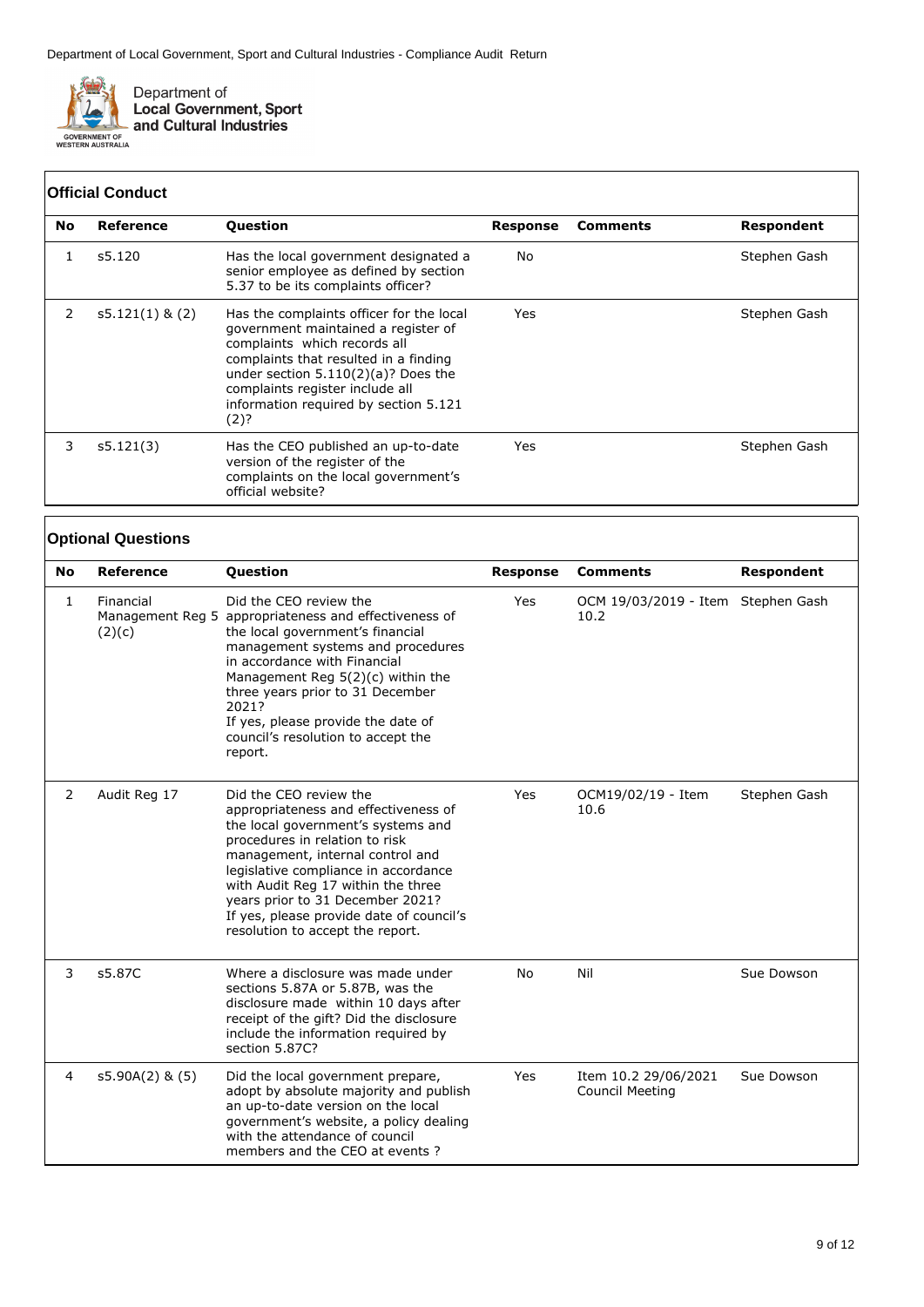

Department of<br>Local Government, Sport<br>and Cultural Industries

| No | Reference                   | <b>Question</b>                                                                                                                                                                                                  | <b>Response</b> | <b>Comments</b>                                | Respondent |
|----|-----------------------------|------------------------------------------------------------------------------------------------------------------------------------------------------------------------------------------------------------------|-----------------|------------------------------------------------|------------|
| 5. | s5.96A(1), (2), (3)<br>&(4) | Did the CEO publish information on the<br>local government's website in<br>accordance with sections 5.96A(1),<br>$(2)$ , $(3)$ , and $(4)$ ?                                                                     | No              |                                                | Sue Dowson |
| 6  | s5.128(1)                   | Did the local government prepare and<br>adopt (by absolute majority) a policy<br>in relation to the continuing<br>professional development of council<br>members?                                                | Yes             | Item 10.5 29/06/2021<br><b>Council Meeting</b> | Sue Dowson |
| 7  | s5.127                      | Did the local government prepare a<br>report on the training completed by<br>council members in the 2020/2021<br>financial year and publish it on the<br>local government's official website by<br>31 July 2021? | No              |                                                | Sue Dowson |
| 8  | s6.4(3)                     | By 30 September 2021, did the local<br>government submit to its auditor the<br>balanced accounts and annual financial<br>report for the year ending 30 June<br>2021?                                             | No              |                                                | Sue Dowson |
| 9  | s.6.2(3)                    | When adopting the annual budget, did<br>the local government take into account<br>all it's expenditure, revenue and<br>income?                                                                                   | Yes             |                                                | Sue Dowson |

|    | <b>Tenders for Providing Goods and Services</b> |                                                                                                                                                                                                                                                                                                                     |                 |                 |            |  |
|----|-------------------------------------------------|---------------------------------------------------------------------------------------------------------------------------------------------------------------------------------------------------------------------------------------------------------------------------------------------------------------------|-----------------|-----------------|------------|--|
| No | Reference                                       | <b>Question</b>                                                                                                                                                                                                                                                                                                     | <b>Response</b> | <b>Comments</b> | Respondent |  |
| 1  | (3)                                             | F&G Reg $11A(1)$ & Did the local government comply with<br>its current purchasing policy [adopted<br>under F&G Reg 11A(1) & (3)] in<br>relation to the supply of goods or<br>services where the consideration under<br>the contract was, or was expected to<br>be, \$250,000 or less or worth<br>\$250,000 or less? | Yes             |                 | Sue Dowson |  |
| 2  | s3.57 F&G Reg 11                                | Subject to F&G Reg 11(2), did the local<br>government invite tenders for all<br>contracts for the supply of goods or<br>services where the consideration under<br>the contract was, or was expected to<br>be, worth more than the consideration<br>stated in F&G Reg $11(1)$ ?                                      | N/A             |                 | Sue Dowson |  |
| 3  | F&G Regs 11(1),<br>$(3)$ , and $(4)$            | When regulations $11(1)$ , $12(2)$ or 13<br>$12(2)$ , 13, & $14(1)$ , required tenders to be publicly invited,<br>did the local government invite tenders<br>via Statewide public notice in<br>accordance with F&G Reg 14(3) and<br>$(4)$ ?                                                                         | N/A             |                 | Sue Dowson |  |
| 4  | <b>F&amp;G Reg 12</b>                           | Did the local government comply with<br>F&G Reg 12 when deciding to enter<br>into multiple contracts rather than a<br>single contract?                                                                                                                                                                              | N/A             |                 | Sue Dowson |  |

 $\overline{\mathsf{I}}$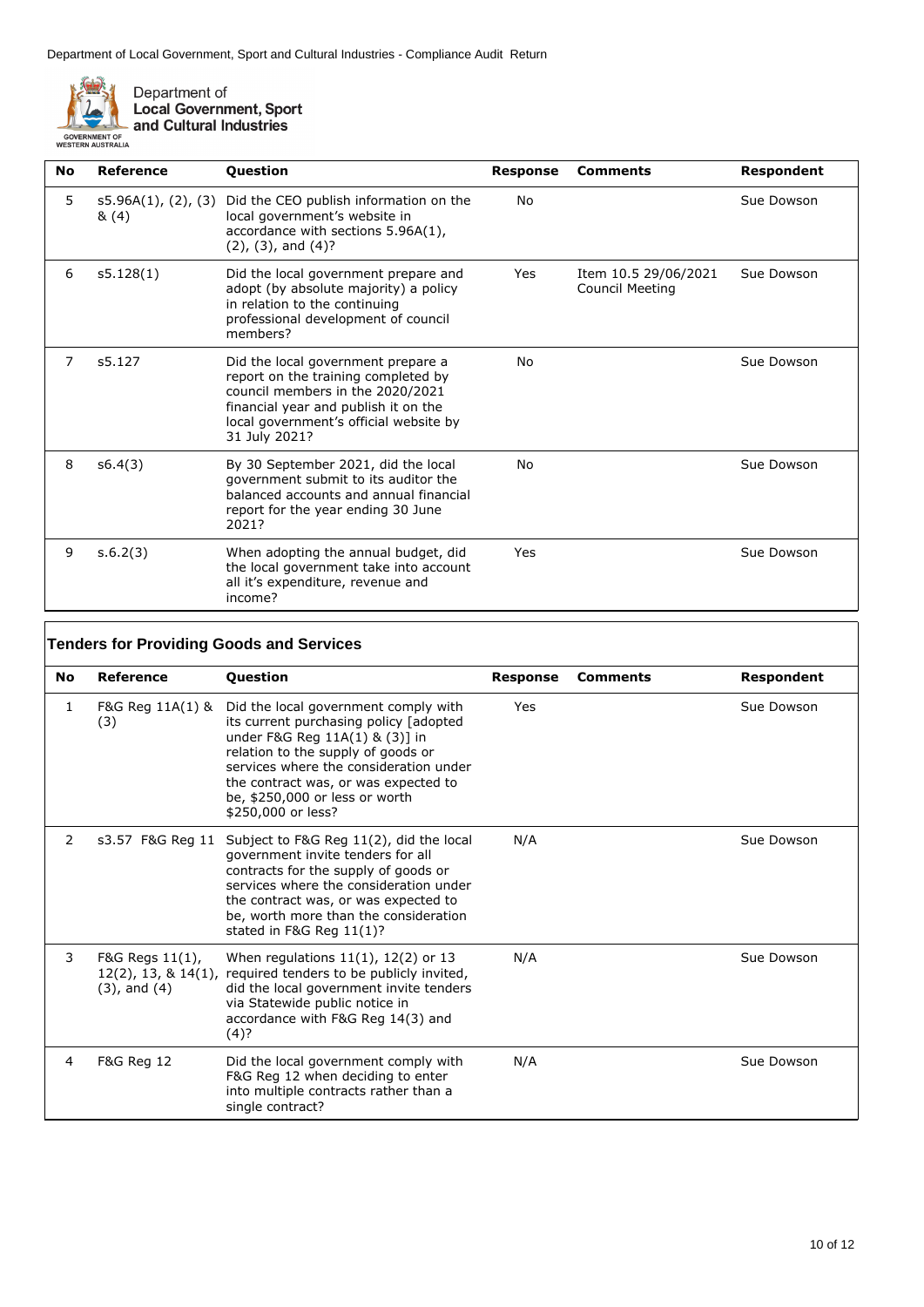

Department of<br>Local Government, Sport<br>and Cultural Industries

| No | <b>Reference</b>                   | Question                                                                                                                                                                                                                                                                 | <b>Response</b> | <b>Comments</b> | Respondent |
|----|------------------------------------|--------------------------------------------------------------------------------------------------------------------------------------------------------------------------------------------------------------------------------------------------------------------------|-----------------|-----------------|------------|
| 5  | F&G Reg 14(5)                      | If the local government sought to vary<br>the information supplied to tenderers,<br>was every reasonable step taken to<br>give each person who sought copies of<br>the tender documents or each<br>acceptable tenderer notice of the<br>variation?                       | N/A             |                 | Sue Dowson |
| 6  | F&G Regs 15 & 16                   | Did the local government's procedure<br>for receiving and opening tenders<br>comply with the requirements of F&G<br>Regs 15 and 16?                                                                                                                                      | N/A             |                 | Sue Dowson |
| 7  | F&G Reg 17                         | Did the information recorded in the<br>local government's tender register<br>comply with the requirements of F&G<br>Reg 17 and did the CEO make the<br>tenders register available for public<br>inspection and publish it on the local<br>government's official website? | N/A             |                 | Sue Dowson |
| 8  | F&G Reg 18(1)                      | Did the local government reject any<br>tenders that were not submitted at the<br>place, and within the time, specified in<br>the invitation to tender?                                                                                                                   | N/A             |                 | Sue Dowson |
| 9  | F&G Reg 18(4)                      | Were all tenders that were not rejected<br>assessed by the local government via a<br>written evaluation of the extent to<br>which each tender satisfies the criteria<br>for deciding which tender to accept?                                                             | N/A             |                 | Sue Dowson |
| 10 | F&G Reg 19                         | Did the CEO give each tenderer written<br>notice containing particulars of the<br>successful tender or advising that no<br>tender was accepted?                                                                                                                          | N/A             |                 | Sue Dowson |
| 11 | F&G Regs 21 & 22                   | Did the local government's advertising<br>and expression of interest processes<br>comply with the requirements of F&G<br>Regs 21 and 22?                                                                                                                                 | N/A             | Nil tenders     | Sue Dowson |
| 12 | F&G Reg 23(1) &<br>(2)             | Did the local government reject any<br>expressions of interest that were not<br>submitted at the place, and within the<br>time, specified in the notice or that<br>failed to comply with any other<br>requirement specified in the notice?                               | N/A             | Nil tenders     | Sue Dowson |
| 13 | F&G Reg 23(3) &<br>(4)             | Were all expressions of interest that<br>were not rejected under F&G Reg 23<br>$(1)$ & $(2)$ assessed by the local<br>government? Did the CEO list each<br>person as an acceptable tenderer?                                                                             | N/A             | Nil tenders     | Sue Dowson |
| 14 | <b>F&amp;G Reg 24</b>              | Did the CEO give each person who<br>submitted an expression of interest a<br>notice in writing of the outcome in<br>accordance with F&G Reg 24?                                                                                                                          | N/A             | Nil tenders     | Sue Dowson |
| 15 | F&G Regs 24AD(2)<br>& (4) and 24AE | Did the local government invite<br>applicants for a panel of pre-qualified<br>suppliers via Statewide public notice in<br>accordance with F&G Reg 24AD(4) and<br>24AE?                                                                                                   | N/A             | Nil tenders     | Sue Dowson |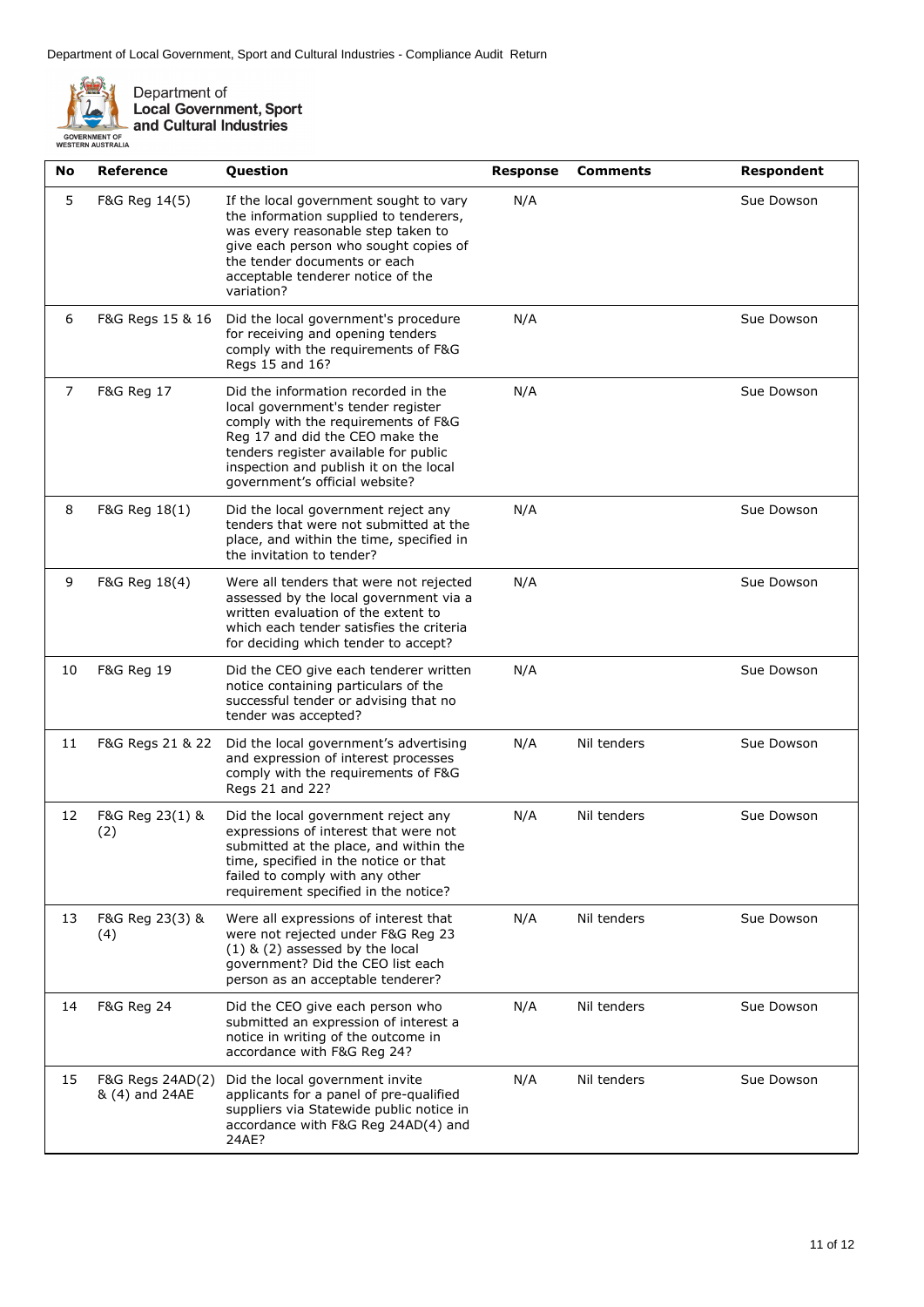

Department of<br>Local Government, Sport<br>and Cultural Industries

| No | Reference                            | Question                                                                                                                                                                                                                                                                                                   | <b>Response</b> | <b>Comments</b> | <b>Respondent</b> |
|----|--------------------------------------|------------------------------------------------------------------------------------------------------------------------------------------------------------------------------------------------------------------------------------------------------------------------------------------------------------|-----------------|-----------------|-------------------|
| 16 | F&G Reg 24AD(6)                      | If the local government sought to vary<br>the information supplied to the panel,<br>was every reasonable step taken to<br>give each person who sought detailed<br>information about the proposed panel<br>or each person who submitted an<br>application notice of the variation?                          | N/A             | Nil tenders     | Sue Dowson        |
| 17 | F&G Reg 24AF                         | Did the local government's procedure<br>for receiving and opening applications<br>to join a panel of pre-qualified<br>suppliers comply with the requirements<br>of F&G Reg 16, as if the reference in<br>that regulation to a tender were a<br>reference to a pre-qualified supplier<br>panel application? | N/A             | Nil tenders     | Sue Dowson        |
| 18 | F&G Reg 24AG                         | Did the information recorded in the<br>local government's tender register<br>about panels of pre-qualified suppliers<br>comply with the requirements of F&G<br>Reg 24AG?                                                                                                                                   | N/A             | Nil tenders     | Sue Dowson        |
| 19 | F&G Reg 24AH(1)                      | Did the local government reject any<br>applications to join a panel of pre-<br>qualified suppliers that were not<br>submitted at the place, and within the<br>time, specified in the invitation for<br>applications?                                                                                       | N/A             | Nil tenders     | Sue Dowson        |
| 20 | F&G Reg 24AH(3)                      | Were all applications that were not<br>rejected assessed by the local<br>government via a written evaluation of<br>the extent to which each application<br>satisfies the criteria for deciding which<br>application to accept?                                                                             | N/A             | Nil tenders     | Sue Dowson        |
| 21 | F&G Reg 24AI                         | Did the CEO send each applicant<br>written notice advising them of the<br>outcome of their application?                                                                                                                                                                                                    | N/A             | Nil tenders     | Sue Dowson        |
| 22 | <b>F&amp;G Regs 24E &amp;</b><br>24F | Where the local government gave<br>regional price preference, did the local<br>government comply with the<br>requirements of F&G Regs 24E and<br>24F?                                                                                                                                                      | N/A             | Nil tenders     | Sue Dowson        |

I certify this Compliance Audit Return has been adopted by council at its meeting on

Signed Mayor/President, Woodanilling Signed CEO, Woodanilling